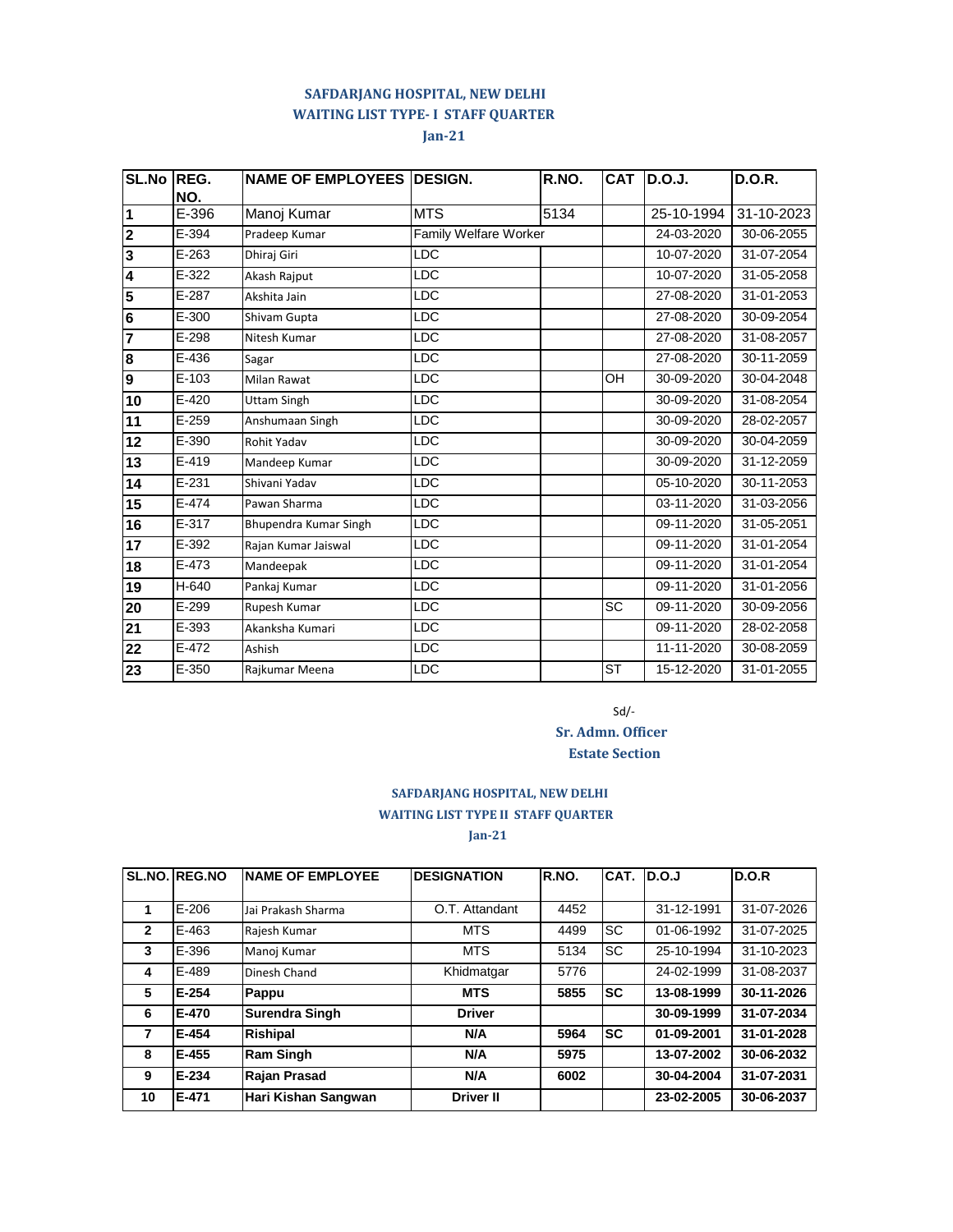| 11 | E-280      | Prem kumar Sah                       | <b>Dresser</b>              | 6277 | <b>ST</b> | 17-03-2008 | 30-04-2033 |
|----|------------|--------------------------------------|-----------------------------|------|-----------|------------|------------|
| 12 | E-180      | Manoj Kumar                          | N/A                         | 6333 | <b>SC</b> | 16-04-2008 | 30-06-2045 |
| 13 | E-9937     | Sh. Nandan Singh                     | N/A                         | 6385 |           | 08-08-2008 | 30-06-2037 |
| 14 | $E-272$    | <b>Uday Raj Singh</b>                | N/A                         | 6388 |           | 08-08-2008 | 31-07-2038 |
| 15 | E-158      | Mukesh Kumar                         | N/A                         | 6382 |           | 08-08-2008 | 31-01-2041 |
| 16 | E-235      | Sh. Nitin Kumar                      | D.H.Tech.                   |      |           | 20-08-2008 | 31-07-2042 |
| 17 | H-181      | Sh. Dinesh Kumar                     | D.H.Tech.                   |      | <b>SC</b> | 20-08-2008 | 31-10-2043 |
| 18 | H-8109     | Sh. Balram meena                     | <b>UDC</b>                  |      | <b>ST</b> | 05-12-2008 | 31-12-2041 |
| 19 | H-4276     | Sh. Raj Kumar                        | N/A                         | 6509 |           | 12-12-2008 | 31-05-2031 |
| 20 | E-351      | Nadhish Chandra Bose                 | O.T.Asstt.                  |      |           | 12-12-2008 | 31-12-2034 |
| 21 | E-303      | Sh. Gopal Singh                      | N/A                         | 6523 |           | 12-12-2008 | 31-08-2035 |
| 22 | E-298      | Rajeendra Prasad                     | N/A                         | 6477 | <b>SC</b> | 12.12.2008 | 31-03-2037 |
| 23 | E-8081     | Sh. Deepak                           | O.T. Assist                 |      | <b>SC</b> | 12-12-2008 | 31-05-2037 |
| 24 | E-9392     | Sh. Amit Gupta                       | N/A                         | 6486 |           | 12-12-2008 | 30-06-2041 |
| 25 | E-4799     | <b>Naresh Kumar</b>                  | N/A                         | 6510 |           | 12-12-2008 | 31-10-2042 |
| 26 | E-8057     | Sh. Mahesh kumar                     | LDC                         |      |           | 15-12-2008 | 31-08-2043 |
| 27 | H-8057     | Sh. Sanjay Kumar                     | <b>LDC</b>                  |      |           | 16-01-2009 | 31-08-2043 |
| 28 | E-8094     | Sh. Arun Kumar Singh                 | Mechanic                    |      |           | 27-01-2009 | 30-11-2043 |
| 29 | E-456      | Dheeraj                              | Jr. Tech. (Orthotics)       |      |           | 13-02-2009 | 31-03-2047 |
| 30 | E-496      | Smt. Sonia Tanwar                    | Jr. Medical<br>Technologist |      |           | 17-02-2009 | 30-04-2045 |
| 31 | H-462      | Sh. Akhlesh Gupta                    | <b>Medical Lillustrator</b> |      |           | 27-02-2009 | 31-08-2045 |
| 32 | E-279      | Sh. Manish Kumar Tiwari              | Sr.Dental Technician        |      |           | 12-11-2010 | 30-11-2043 |
| 33 | E-7952     | Sh. Rajesh Kumar - 4                 | Driver                      |      |           | 01-07-2011 | 31-03-2044 |
| 34 | E-331      | Sh. Mukesh Kumar Meena               | <b>UDC</b>                  |      | <b>ST</b> | 30-07-2011 | 30-06-2045 |
| 35 | E-8087     | Sh. Jitender Kumar                   | <b>LDC</b>                  |      |           | 02-08-2011 | 31-08-2037 |
| 36 | E-8035     | Sh. Avdesh kumar Verma               | <b>LDC</b>                  |      |           | 17-08-2011 | 31-08-2045 |
| 37 | H-116      | Sh.<br>Harish<br>Kumar<br>Upadhayay  | <b>LDC</b>                  |      |           | 17-08-2011 | 30-11-2047 |
| 38 | $E-423$    | Sh. Dharam Veer Vikram<br>Singh      | <b>LDC</b>                  |      |           | 08-09-2011 | 30-04-2049 |
| 39 | E-352      | Sh. Dinesh Kumar                     | LDC                         |      |           | 13-09-2011 | 31-01-2041 |
| 40 | H-8568     | Sh.<br>Mahipal<br>Singh<br>Chhapolia | LDC                         |      | <b>ST</b> | 21-09-2011 | 31-03-2039 |
| 41 | $E - 8111$ | Sh. Prasson Pal                      | LDC                         |      |           | 26-09-2011 | 31-03-2045 |
| 42 | E-8089     | Sh. Govind Prashad Yadav             | <b>LDC</b>                  |      |           | 04-10-2011 | 31-07-2043 |
| 43 | $E-254$    | Sh. Marut nandan                     | LDC                         |      |           | 11-07-2012 | 30-06-2050 |
| 44 | E-457      | Neeraj Kumar                         | Jr. Tech. (Orthotics)       |      |           | 01-09-2012 | 30-11-2049 |
| 45 | H-7923     | Sh. Puneet Trivedi                   | Steno                       |      |           | 18-05-2013 | 31-07-2052 |
| 46 | E-8096     | Sh. Sunil Kumar                      | Steno                       |      |           | 07-06-2013 | 30-06-2050 |
| 47 | E-8082     | Sh. Sandeep Kumar                    | Steno                       |      |           | 08-06-2013 | 31-12-2053 |
| 48 | $E-294$    | Sh. Rajender Singh                   | Steno                       |      |           | 10-06-2013 | 31-05-2054 |
| 49 | E-4854     | <b>Mandeep Kumar</b>                 | <b>LDC</b>                  |      |           | 25-09-2013 | 31-08-2052 |
| 50 | H-7812     | Sh. Amit Tyagi                       | <b>LDC</b>                  |      |           | 27-09-2013 | 30-09-2047 |
| 51 | E-336      | Sh. Anuj Tomar                       | <b>LDC</b>                  |      |           | 27-09-2013 | 31-08-2052 |
| 52 | H-8750     | Sh. Manish Kumar                     | <b>LDC</b>                  |      |           | 05-10-2013 | 29-02-2044 |
| 53 | H-439      | Sh. Kamal Kumar                      | <b>LDC</b>                  |      |           | 07-10-2013 | 31-07-2047 |
| 54 | H-8743     | Sh. Dinesh Kumar Singh               | <b>UDC</b>                  |      |           | 08-10-2013 | 31-12-2048 |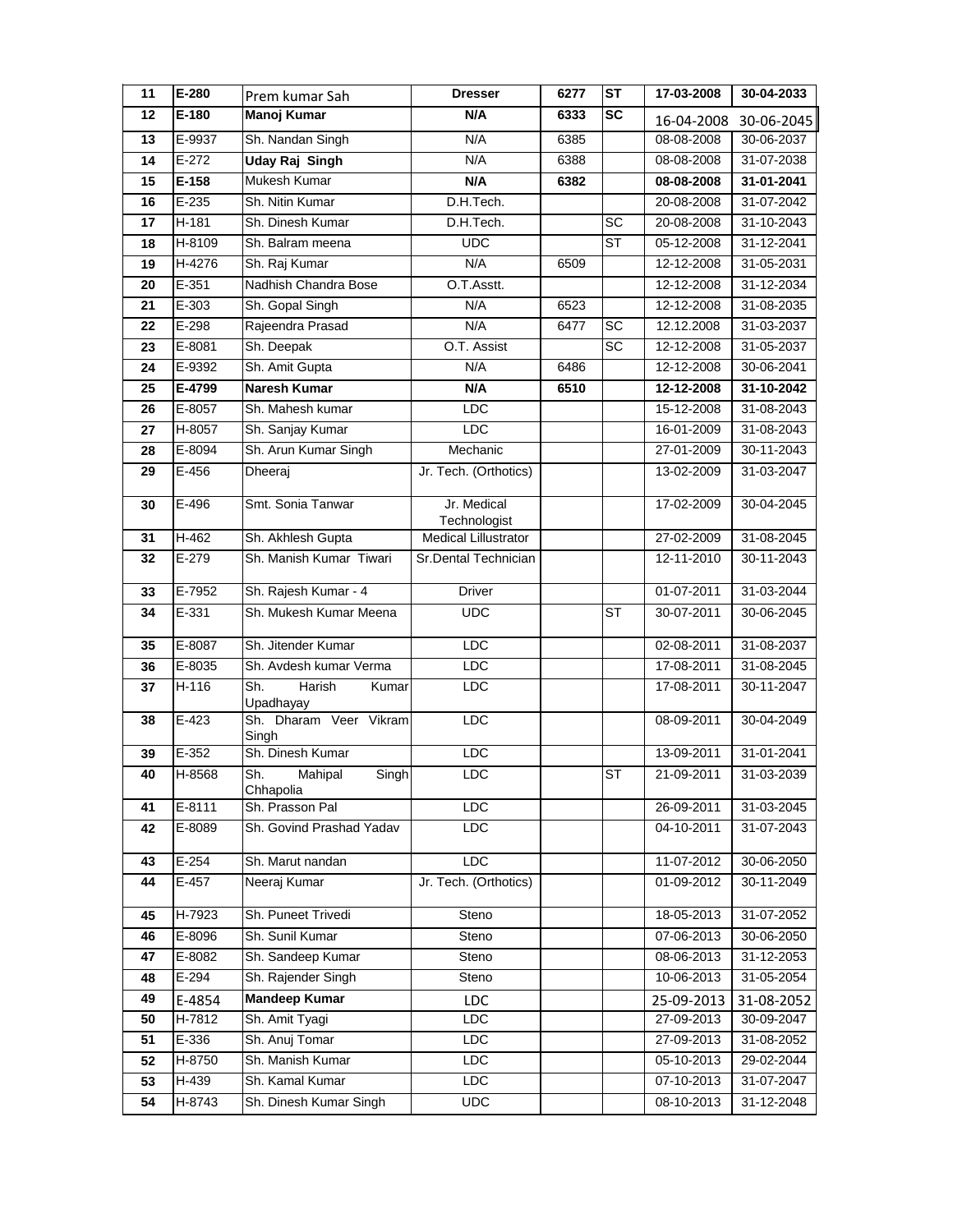| 55  | H-7110    | Smt. Nikki Rai              | Jr. MLT                         |           | 29-11-2013 | 31-08-2052       |
|-----|-----------|-----------------------------|---------------------------------|-----------|------------|------------------|
| 56  | E-489     | Sh. Ankit                   | <b>LDC</b>                      |           | 02-12-2013 | 31-07-2051       |
| 57  | E-8581    | Sh. Sandeep Kumar           | <b>LDC</b>                      |           | 06-12-2013 | 30-04-2047       |
| 58  | E-8095    | Sh. Vipin                   | <b>LDC</b>                      |           | 13-12-2013 | 31-12-2050       |
| 59  | H-4432    | Lokindra Singh              | <b>LDC</b>                      |           | 17-12-2013 | 31-07-2049       |
| 60  | $E-151$   | Sh. Vinit                   | <b>LDC</b>                      |           | 17-12-2013 | 31-03-2052       |
| 61  | $E-191$   | Sh. Sumit                   | LDC                             |           | 20-12-2013 | 30-11-2050       |
| 62  | E-4870    | <b>Nitesh Yadav</b>         | LDC                             |           | 27-12-2013 | 31-12-2052       |
| 63  | E-10150   | Sh. Neeraj yadav            | <b>LDC</b>                      |           | 27-12-2013 | 28-02-2053       |
| 64  | $E-467$   | Sh. Jagdeep Singh           | <b>LDC</b>                      |           | 30-12-2013 | 30-06-2052       |
| 65  | H-8102    | Sh. Nirmal Kalar            | <b>Telephone Opereter</b>       |           | 11-11-2016 | $31 - 10 - 2045$ |
| 66  | H-8103    | Smt. Asha Rani              | <b>Telephone Opereter</b>       | SC        | 16-11-2016 | 31-03-2043       |
| 67  | H-8104    | Smt. Gilbile Indira Shankar | <b>Telephone Opereter</b>       |           | 17-11-2016 | 31-05-2048       |
| 68  | E-6735    | Sh. Vinod                   | <b>Biler Attendant</b>          |           | 25-04-2017 | 31-05-2053       |
| 69  | E-8523    | Sh. Mohammed Shoeb          | Optometrist                     |           | 12-08-2017 | 31-01-2054       |
| 70  | $E-45$    | Sh. Rakesh                  | O.T.Asstt.                      |           | 08-12-2017 | 30-06-2052       |
| 71  | E-8210    | Sh. Babu Lal saini          | ECG Tech.                       |           | 29-12-2017 | 31-08-2048       |
| 72  | $H-32$    | Sh.Ajay Kumar Pandit        | Pharmacist                      |           | 04-05-2018 | 31-01-2049       |
| 73  | $E-363$   | Sh. Basu Chauhan            | Jr. tech. (I.t.)                |           | 11-10-2018 | 31-01-2050       |
| 74  | H-4068    | Sh. Suprabhat Kumar         | Satitary Insp.                  |           | 04-01-2019 | 30-06-2052       |
| 75  | E-9716    | Sh. Vipin Shukla            | X-ray Asstt.                    |           | 18-02-2019 | 31-12-2054       |
| 76  | $E-47$    | Sh. Sandeep Kumar           | O.T.Asstt.                      |           | 11-09-2019 | 30-06-2056       |
| 77  | E-366     | Parvesh                     | O.T. Assist                     | SC        | 09-10-2019 | 31-01-2055       |
|     |           |                             |                                 |           |            |                  |
| 78  | E-4156    | <b>Abhinay Kumar</b>        | Jr.Tech.(Orthotics)             |           | 17-01-2020 | 28-02-2051       |
| 79  | E-4773    | <b>Mikhong Tontang</b>      | Radiogrpher                     | <b>ST</b> | 05-02-2020 | 30-04-2048       |
| 80  | E-4671    | <b>Swati Rajput</b>         | Radiogrpher                     |           | 07-02-2020 | 31-05-2053       |
| 81  | $E - 313$ | Vivek Yadav                 | Physiotherapist                 |           | 16-03-2020 | 31-08-2044       |
| 82  | E-394     | Pradeep Kumar               | <b>Family Welfare</b><br>Worker |           | 24-03-2020 | 30-06-2055       |
| 83  | E-263     | Dhiraj Giri                 | LDC                             |           | 10-07-2020 | 31-07-2054       |
| 84  | E-322     | Akash Rajput                | LDC                             |           | 10-07-2020 | 31-05-2058       |
| 85  | E-287     | Akshita Jain                | LDC                             |           | 27-08-2020 | 31-01-2053       |
| 86  | $E - 300$ | Shivam Gupta                | LDC                             |           | 27-08-2020 | 30-09-2054       |
| 87  | $E-298$   | Nitesh Kumar                | $_{\text{LDC}}$                 |           | 27-08-2020 | 31-08-2057       |
| 88  | E-436     | Sagar                       | LDC                             |           | 27-08-2020 | 30-11-2059       |
| 89  | $E-103$   | Milan Rawat                 | LDC                             | OH        | 30-09-2020 | 30-04-2048       |
| 90  | E-420     | <b>Uttam Singh</b>          | LDC                             |           | 30-09-2020 | 31-08-2054       |
| 91  | E-259     | Anshumaan Singh             | LDC                             |           | 30-09-2020 | 28-02-2057       |
| 92  | E-390     | Rohit Yadav                 | LDC                             |           | 30-09-2020 | 30-04-2059       |
| 93  | E-419     | Mandeep Kumar               | LDC                             |           | 30-09-2020 | 31-12-2059       |
| 94  | E-231     | Shivani Yadav               | LDC                             |           | 05-10-2020 | 30-11-2053       |
| 95  | $E-474$   | Pawan Sharma                | LDC                             |           | 03-11-2020 | 31-03-2056       |
| 96  | $E-317$   | Bhupendra Kumar Singh       | $_{\text{LDC}}$                 |           | 09-11-2020 | 31-05-2051       |
| 97  | E-392     | Rajan Kumar Jaiswal         | $_{\text{LDC}}$                 |           | 09-11-2020 | 31-01-2054       |
| 98  | E-473     | Mandeepak                   | LDC                             |           | 09-11-2020 | 31-01-2054       |
| 99  | H-640     | Pankaj Kumar                | <b>LDC</b>                      |           | 09-11-2020 | 31-01-2056       |
| 100 | E-299     | Rupesh Kumar                | LDC                             | SC        | 09-11-2020 | 30-09-2056       |
| 101 | E-393     | Akanksha Kumari             | <b>LDC</b>                      |           | 09-11-2020 | 28-02-2058       |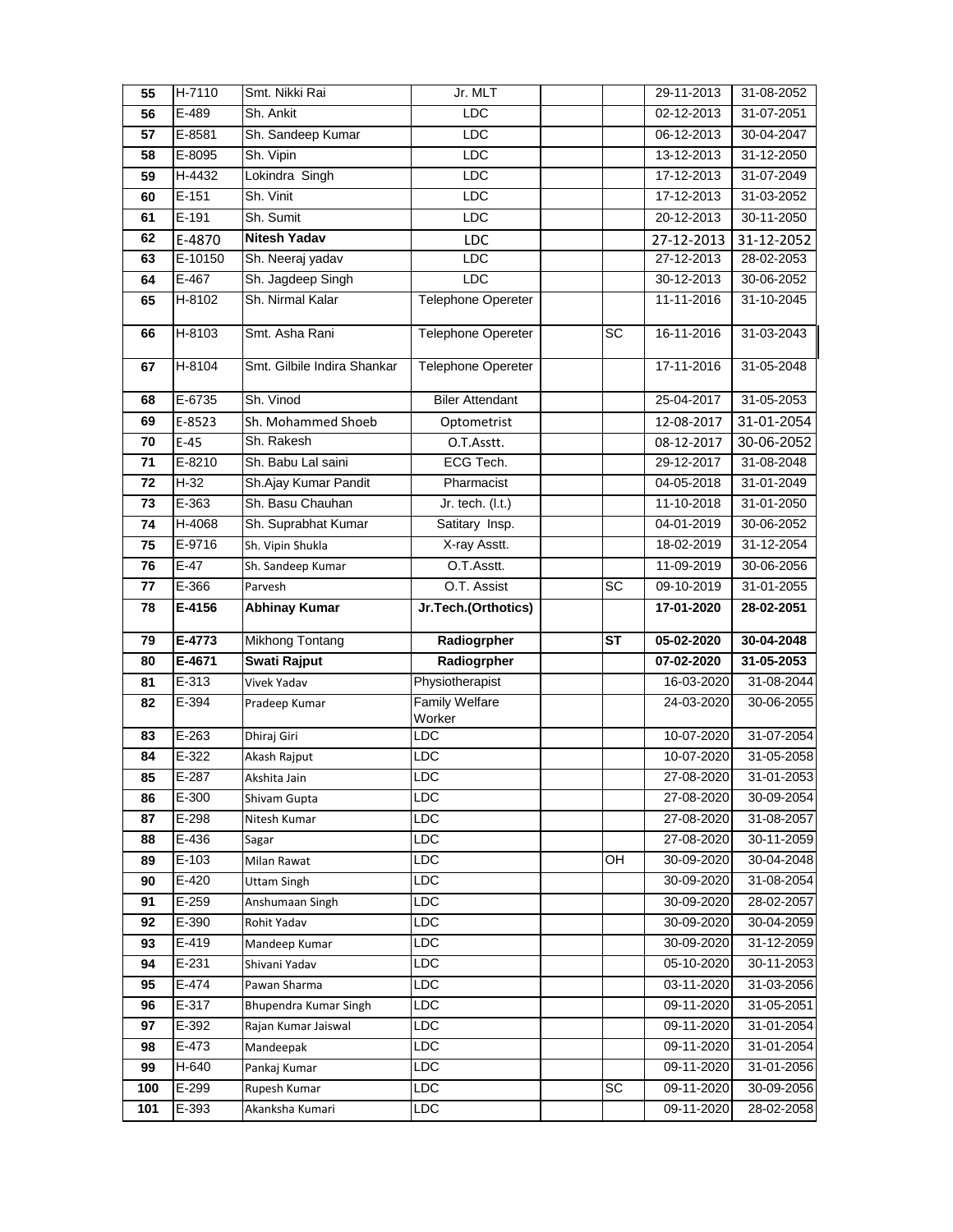| 102 | ΙE<br>$-47^\circ$<br>11 L | Ashish         | ILDC |             | 1-2020<br>44 44<br>. . | 30-08-2059 |
|-----|---------------------------|----------------|------|-------------|------------------------|------------|
| 103 | IE-:<br>350               | Raikumar Meena | ILDC | $\sim$<br>౿ | 15-12-2020             | 31-01-2055 |

Sd/-

**Sr. Admn. Officer Estate Section** 

## **SAFDARJANG HOSPITAL, NEW DELHI WAITING LIST TYPE III STAFF QUARTER**

#### **Jan-21**

| <b>SL.NO</b> | <b>REG.NO</b> | <b>NAME OF EMPLOYEE</b>     | <b>DESIGNATION</b>           | R.NO. | CAT.      | D.O.J      | <b>D.O.R</b> |
|--------------|---------------|-----------------------------|------------------------------|-------|-----------|------------|--------------|
|              | $1E-64$       | Sajal Adhikari              | <b>UDC</b>                   |       |           | 20-06-1990 | 31-07-2026   |
|              | 2E-54         | <b>Shabudhin</b>            | Rt. Tech.                    |       |           | 28-07-2006 | 31-03-2040   |
|              | $3E-62$       | Sunita Rani                 | <b>MLT</b>                   |       |           | 28-11-2008 | 30-06-2045   |
| 41           | E-35          | <b>Akhilesh Kumar Gupta</b> | <b>M. Illustrator Artist</b> |       |           | 27-02-2009 | 31-08-2045   |
|              | $5$ $E-60$    | Sushma Kushwaha             | Physiotherapist              |       |           | 22-07-2015 | 31-12-2045   |
|              | 6H-199        | Smt. Kanishka Chauhan       | Physiotherapist              |       |           | 22-07-2015 | 31-05-2048   |
|              | 7H-281        | Dr. Pushpa Kumari           | Assistant prof.              |       |           | 31-07-2015 | 28-09-2048   |
|              | 8H-411        | Dr. Meghraj Kundan          | Assistant prof.              |       |           | 30-05-2016 | 28-02-2046   |
|              | 9E-8708       | Dr. Amit Kumar              | <b>MO</b>                    |       |           | 23-06-2016 | 31-12-2044   |
|              | 10H-7237      | Dr. Ashish Jakhetiya        | Assistant prof.              |       |           | 04-01-2017 | 28-02-2048   |
|              | 11 H-8734     | Dr. Rajeev Goyal            | <b>Associat Prof.</b>        |       |           | 15-02-2017 | 30-06-2045   |
| 12           | H-7997        | Dr. Isha Saini              | Assistant prof.              |       |           | 23-02-2017 | 30-09-2048   |
| 13           | $E-251$       | Dr. lalbiaktluangi          | Gen. duty M.O                |       |           | 03-03-2017 | 31/06/2050   |
|              | 14 E-7538     | Dr. Rajandeep Singh Bali    | Assistant prof.              |       |           | 03-04-2017 | 31-10-2046   |
| 15           | H-7193        | Dr. Khushwant Popli         | Assistant prof.              |       |           | 18-05-2017 | 30-06-2047   |
|              | 16 E-8107     | Dr. Kanika Kapoor           | Assistant prof.              |       |           | 23-06-2017 | 31-05-2049   |
|              | 17 H-8039     | Dr. Ajit Kumar padhy        | Assistant prof.              |       |           | 29-06-2017 | 31-07-2039   |
|              | 18 E-9656     | Dr. Sukanya Gangopadhyay    | Assistant prof.              |       |           | 10-07-2017 | 31-05-2048   |
|              | 19 H-4487     | Dr. Siddharth yadav         | Assistant prof.              |       |           | 11-07-2017 | 31-07-2052   |
|              | 20 H-8543     | Dr. Manpreet Kaur           | Assistant prof.              |       |           | 12-07-2017 | 31-07-2049   |
|              | 21 H-8108     | Dr. Neetika Gupta           | Assistant prof.              |       |           | 14-07-2017 | 31-12-2047   |
|              | 22 E-162      | Dr. Khageshwar Mahato       | Assistant prof.              |       |           | 21-07-2017 | 30-09-2047   |
|              | 23 H-4486     | Dr. Sandeep Kumar           | Assistant prof.              |       |           | 01-08-2017 | 28-02-2045   |
|              | 24 E-14456    | Dr. Puneet Kumar            | Assistant prof.              |       |           | 04-08-2017 | 31-01-2050   |
|              | 25 E-9736     | Dr. Preeti Tyagi            | Assistant prof.              |       |           | 09-08-2017 | 28-02-2047   |
|              | 26 E-494      | <b>Sh. Mohammed Shoeb</b>   | <b>Optometrist</b>           |       |           | 12-08-2017 | 31-01-2054   |
|              | 27 E-460      | Dr. Madhu Bala              | Assistant prof.              |       |           | 25-08-2017 | 31-01-2046   |
|              | 28 E-471      | Smt. Bahrat D maurya        | Lady health visitor          |       |           | 08-09-2017 | 31-03-2048   |
|              | 29H-7119      | Dr. Dimple Pangtey          | Assistant prof.              |       | <b>ST</b> | 19-09-2017 | 30-06-2051   |
|              | 30 H-14011    | Dr. Amandeep Jaswal         | Assistant prof.              |       |           | 23-09-2017 | 30-04-2043   |
|              | 31 H-13605    | Dr. Sahil Diwan             | Assistant prof.              |       |           | 28-09-2017 | 31-08-2050   |
|              | $32$ E-486    | Dr. Manisha                 | Assistant prof.              |       | <b>SC</b> | 03-10-2017 | 30-04-2047   |
|              | 33 E-124      | Dr. Abishek verma           | Assistant prof.              |       |           | 01-11-2017 | 31-10-2044   |
|              | 34 H-13967    | Dr. Bhawna Sharma           | Assistant prof.              |       |           | 02-11-2017 | 31-01-2048   |
|              | 35 H-15803    | Dr. Vikramjeet Dutta        | Assistant prof.              |       |           | 17-11-2017 | 31-12-2046   |
|              | 36 H-15165    | Dr. Gopi Tamilarasan        | Assistant prof.              |       |           | 23-11-2017 | 31-12-2048   |
|              | 37 E-466      | Dr. Lavneesh Manchanda      | M.O                          |       |           | 04-12-2017 | 31-10-2051   |
|              | 38 H-1534     | Dr. Saurabh kumar           | M.O                          |       |           | 09-01-2018 | 31-07-2048   |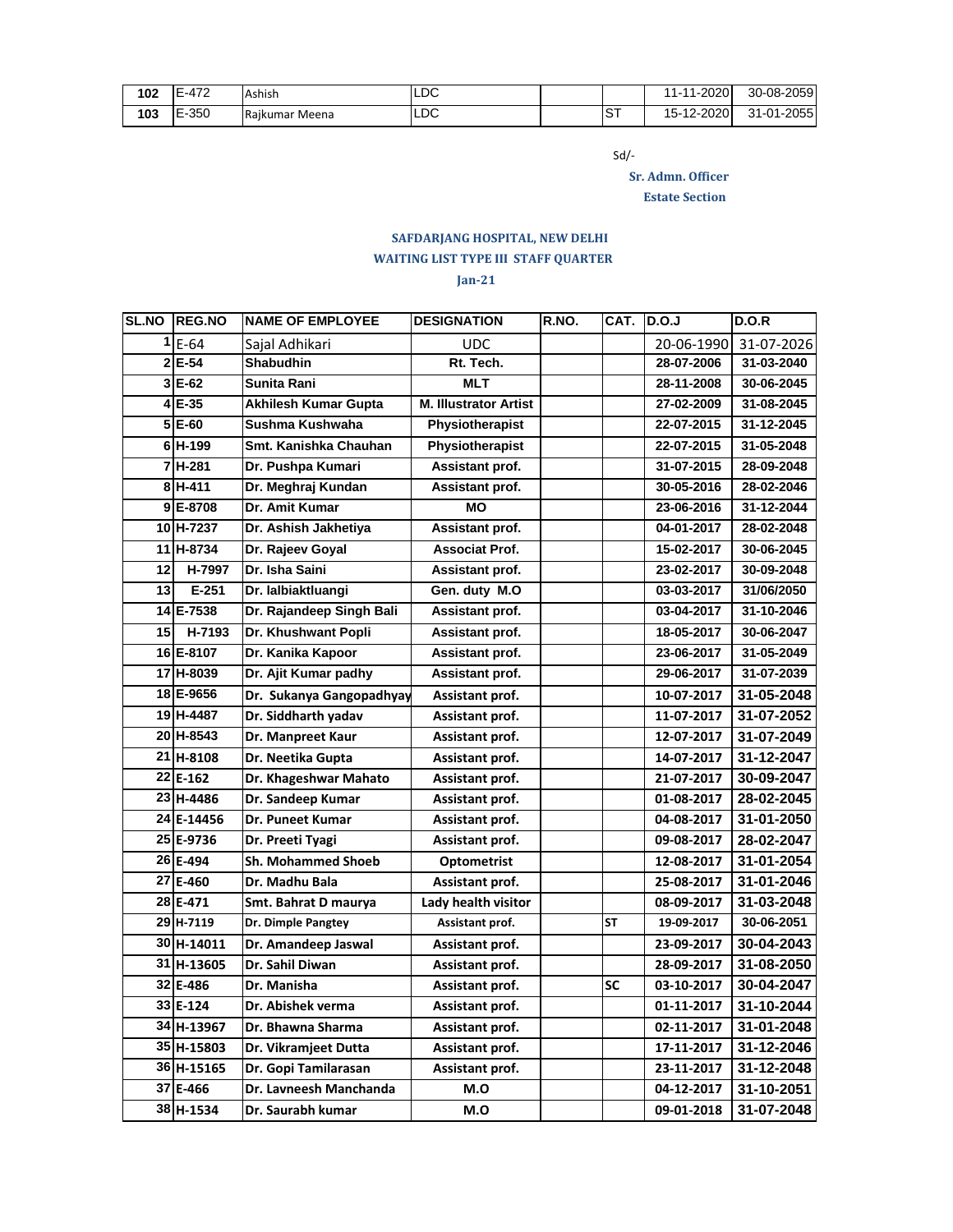| 39 H-7167             | Smt. Mansi Taneja             | Physiotherapist        |           | 21-02-2018 | 28-02-2048 |
|-----------------------|-------------------------------|------------------------|-----------|------------|------------|
| 40 H-4485             | Dr. Niraj Kumar               | Assistant prof.        |           | 28-02-2018 | 31-07-2044 |
| 41 <sub>H</sub> -2922 | Dr. Pratiti Choudhuri         | Assistant prof.        |           | 03-03-2018 | 31-03-2048 |
| 42 E-8327             | Smt. Savita Dogra             | Physiotherapist        | <b>SC</b> | 19-03-2018 | 31-07-2048 |
| 43 E-8458             | Dr. Ruchi Mittal              | Assistant prof.        |           | 21-03-2018 | 31-12-2046 |
| 44 E-4202             | Sheeba Marwah                 | Assistant prof.        |           | 04-04-2018 | 31-10-2045 |
| 45 E-8061             | Dr. Arin Choudhary            | Assistant prof.        |           | 13-04-2018 | 30-06-2042 |
| 46 E-8055             | Dr. Navjot Kaur               | Assistant prof.        |           | 25-04-2018 | 31-10-2048 |
| 47 E-10172            | Dr. Krishna Bhardwaj          | Assistant prof.        |           | 17-08-2018 | 31-01-2047 |
| $48$ E-1              | Dr. Vikaas Sharma             | <b>MO</b>              |           | 15-09-2018 | 31-10-2053 |
| 49 <sub>H-4113</sub>  | Dr. T Lirangla Sangtam        | Specialist grade-III   | <b>ST</b> | 12-03-2019 | 31-03-2050 |
| 50 H-4484             | Dr. Arun Makkar               | Assistant prof.        |           | 02-04-2019 | 31/04/2048 |
| 51 E-180              | Mukesh kumar                  | Lab Tec.               |           | 16-08-2019 | 31-03-2050 |
| 52 E-179              | <b>Maneesh Kumar Varshney</b> | <b>Medical Officer</b> |           | 04-09-2019 | 31-03-2055 |
| 53 E-4594             | <b>Azad Singh</b>             | Physiotherapist        |           | 17-01-2020 | 31-05-2050 |
| 54 E-344              | Kanupriya                     | Physiotherapist        |           | 29-01-2020 | 30-07-2049 |
| 55 E-313              | Vivek Yadav                   | Physiotherapist        |           | 16-03-2020 | 31-08-2044 |
| 56 E-343              | <b>Anchal Singh</b>           | Physiotherapist        |           | 01-06-2020 | 30-11-2049 |
| 57 E-342              | Bhawna Singh                  | Physiotherapist        |           | 23-07-2020 | 31-07-2048 |
| 58 E-345              | Nishtha Ralhan                | Physiotherapist        |           | 02-09-2020 | 30-09-2048 |

Sd/-

**Sr. Admn. Officer Estate Section** 

## **SAFDARJANG HOSPITAL, NEW DELHI WAITING LIST OF TYPE - III STAFF NURSE Sriniwaspuri, Jan 2021**

| SL.NO. | REG.NO.               | <b>NAME OF EMPLOYEES</b> | <b>DESIGNATION</b> | R.NO. |           | CAT. D.O.J | D.O.R      |
|--------|-----------------------|--------------------------|--------------------|-------|-----------|------------|------------|
|        | 1 E-387               | <b>Sunita Dixit</b>      | Sr.N/O             | 4950  |           | 19-08-1993 | 31-07-2031 |
|        | $2E-469$              | Angom Gyanita Devi       | N/O                | 6417  |           | 17-10-2008 | 30-11-2044 |
|        | $3E-191$              | Nishat Ansari            | N/O                | 6612  |           | 04-12-2009 | 28-02-2047 |
|        | $4E-245$              | Alpana yagyani           | N/O                | 6727  |           | 09-07-2012 | 28-02-2042 |
|        | $5E-21$               | Rijo Jacob               | N/O                | 6785  |           | 04-10-2017 | 31-08-2050 |
|        | $6E-279$              | Kawaljeet kaur           | N/O                | 6808  |           | 26-10-2017 | 31-12-2048 |
|        | $7E-271$              | Mansi Ralli              | N/O                | 6812  |           | 03-11-2017 | 31-12-2049 |
|        | 8 E-413               | Chetram Bairwa           | N/O                | 6835  | <b>SC</b> | 03-05-2018 | 31-08-2051 |
|        | $9E-23$               | Celin John               | N/O                | 6837  |           | 09-05-2018 | 31-05-2046 |
|        | 10 E-389              | Sakshi Sachdeva          | N/O                | 6867  |           | 01-06-2019 | 31-05-2055 |
|        | $\overline{11}$ E-181 | Sakshi Gera              | N/O                | 6868  |           | 01-06-2019 | 31-07-2055 |
|        | 12 E-388              | K Bhawana Negi           | N/O                | 6877  |           | 01-06-2019 | 31-08-2055 |
|        | $13E-27$              | Rashmi Kaishik           | N/O                | 6890  |           | 03-06-2019 | 30-04-2055 |
|        | 14 E-3117             | Chippy K.M.              | N/O                | 6903  |           | 06-06-2019 | 30-06-2056 |
|        | $15E-182$             | Ratan Singh Lora         | N/O                | 7013  |           | 21-06-2019 | 31-01-1953 |
|        | 16 E-4899             | Kanika Gupta             | N/O                | 7017  |           | 24-06-2019 | 30-11-2054 |
|        | 17 E-4569             | Aasmin                   | N/O                | 7023  |           | 25-06-2019 | 31-05-2053 |
|        | 18 E-4334             | C. Desanth               | N/O                | 7027  |           | 26-06-2019 | 31-01-2050 |
|        | 19 E-3893             | Arun Gopal Prajapat      | N/O                | 7033  | OBC       | 26-06-2019 | 31-07-2051 |
|        | 20 E-4479             | Suresh Jajra             | N/O                | 7072  |           | 28-06-2019 | 31-07-2053 |
|        | 21 E-4796             | Meenu Lal Jatav          | N/O                | 7053  |           | 28-06-2019 | 30-06-2054 |
|        | 22 E-4708             | Shailesh Kumar Bindal    | N/O                | 7070  |           | 28-06-2019 | 31-12-2054 |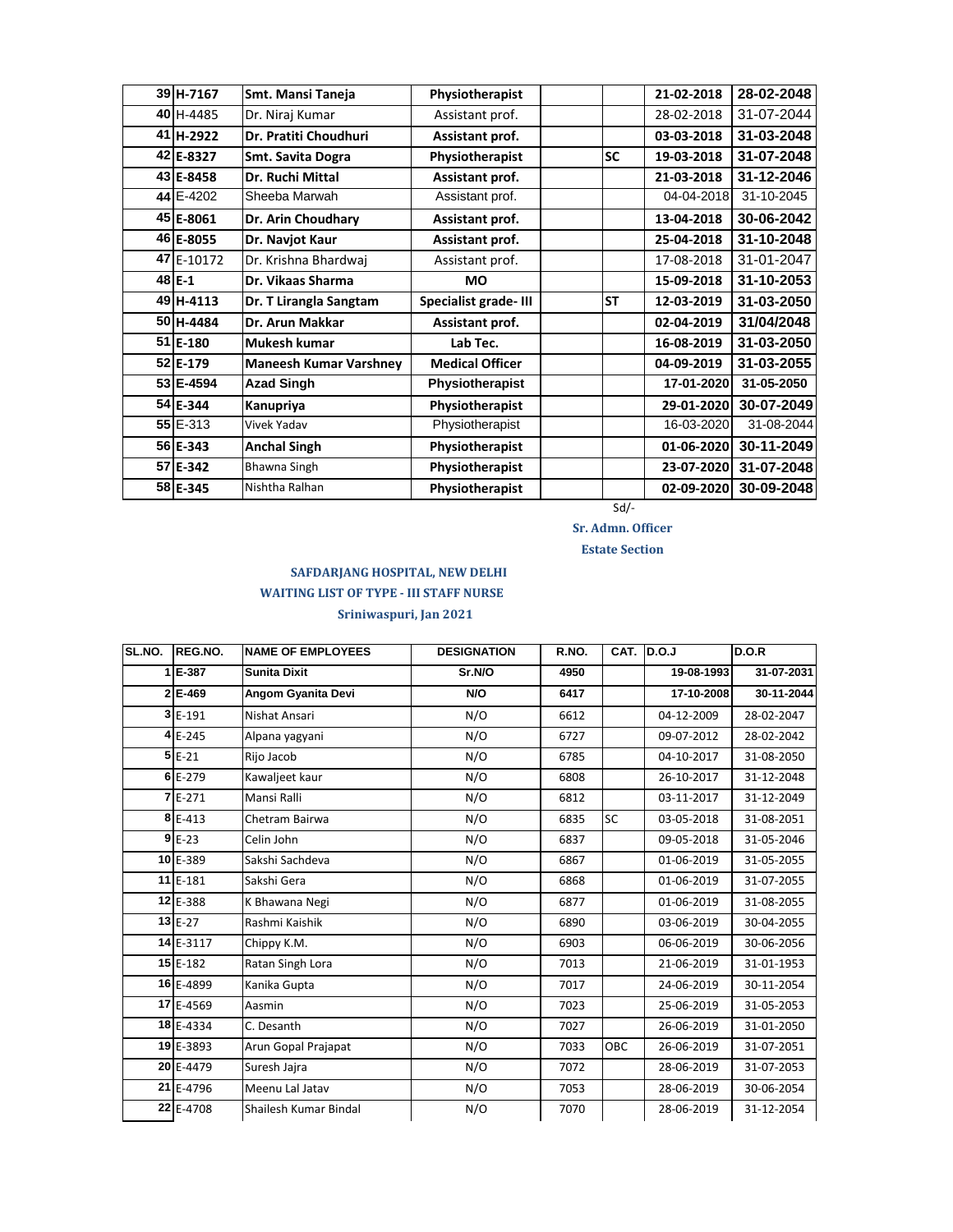| 23 E-4019             | Himanshu Veerval                    | N/O        | 7056 | <b>SC</b> | 28-06-2019               | 30-06-2055               |
|-----------------------|-------------------------------------|------------|------|-----------|--------------------------|--------------------------|
| 24 E-3986             | Tinku                               | N/O        | 7062 |           | 28-06-2019               | 31-07-2055               |
| 25 E-4847             | Kaushal Kumar Mehra                 | N/O        | 7050 |           | 28-06-2019               | 30-06-2056               |
| 26 E-72               | Ritesh Parashar                     | N/O        | 7075 |           | 29-06-2019               | 31-10-2050               |
| 27 E-4404             | Kuldeep Singh                       | N/O        | 7090 |           | 02-07-2019               | 30-04-2051               |
| 28 E-4910             | Abhishek Khatawlia                  | N/O        | 7110 | SC        | 02-07-2019               | 31-08-2051               |
| 29 E-4109             | Honey G                             | N/O        | 7077 |           | 02-07-2019               | 31-10-2052               |
| 30 E-4894             | Parul Berman                        | N/O        | 7086 |           | 02-07-2019               | 30-04-2053               |
| 31 E-4328             | Julie Haokip                        | N/O        | 7085 | St        | 02-07-2019               | 28-02-2054               |
| 32 E-4158             | <b>Prashant Gour</b>                | N/O        | 7088 |           | 02-07-2019               | 30-09-2055               |
| 33 E-4478             | Rajesh kumar                        | N/O        | 7103 |           | 02-07-2019               | 30-11-2055               |
| 34 E-4908             | Ashok Kumar Saini                   | N/O        | 7109 | OBC       | 02-07-2019               | 31-12-2055               |
| 35 E-4149             | Alisher Khan                        | N/O        | 7117 |           | 02-07-2019               | 31-12-2055               |
| 36 E-3716             | Ladu Lal Khatik                     | N/O        | 7118 | <b>SC</b> | 02-07-2019               | 30-06-2056               |
| 37 E-4713             | Pratap Singh                        | N/O        | 7093 |           | 02-07-2019               | 31-07-2056               |
| 38 E-4169             | Aravind V.B                         | N/O        | 7128 |           | 03-07-2019               | 31-05-2051               |
| 39 E-57               | Ashish Kumar                        | N/O        | 7132 |           | 03-07-2019               | 30-09-2053               |
| 40 E-3894             | Ganpat Ram Thandi                   | N/O        | 7131 | OBC       | 03-07-2019               | 28-02-2054               |
| 41 E-3892             | Romita Chanu Oinam                  | N/O        | 7150 |           | 04-07-2019               | 31-03-2050               |
| 42 E-4168             | Shiv Raj Kumar                      | N/O        | 7138 |           | 04-07-2019               | 31-08-2052               |
| 43 E-4282             | Liankim Tombing                     | N/O        | 7149 | <b>ST</b> | 04-07-2019               | 31-01-2054               |
| 44 E-4468             | Sandeep Kumar                       | N/O        | 7147 |           | 04-07-2019               | 30-06-2055               |
| 45 E-3875             | Sahil Kamboj                        | N/O        | 7145 |           | 04-07-2019               | 31-10-2055               |
| 46 E-4152             | Sugan Meghwal                       | N/O        | 7136 | SC        | 04-07-2019               | 31-12-2055               |
| 47 E-245              | Jay Shiv                            | N/O        | 7141 | OBC       | 05-07-2019               | 31-05-2053               |
| 48 E-06               | Mala Bhowmik                        | N/O        | 7159 |           | 06-07-2019               | 31-05-2051               |
| 49 E-4741             | Imran Saiyyed                       | N/O        | 7154 |           | 06-07-2019               | 30-04-2052               |
| 50 E-4480             | Himesh Vyas                         | N/O        | 7169 |           | 06-07-2019               | 31-01-2054               |
| $51E-4204$            | Jitendra Dadhich                    | N/O        | 7153 |           | 06-07-2019               | 31-01-2054               |
| $52$ E-4662           | Anita Solanki                       | N/O        | 7167 | <b>SC</b> | 06-07-2019               | 31-03-2054               |
| 53 E-204              | Sristhi Verma                       | N/O        | 7163 | OBC       | 06-07-2019               | 30-11-2054               |
| 54 E-4777             | Anjali                              | N/O        | 7166 | <b>SC</b> | 06-07-2019               | 30-11-2055               |
| 55 E-4615             | Sachin Kumar                        | N/O        | 7156 |           | 06-07-2019               | 30-09-2056               |
| 56 E-4898             | Shama Khan                          | N/O        | 7155 |           | 06-07-2019               | 31-12-2056               |
| 57 E-4153             | Gajendra Sharma                     | N/O        | 7189 |           | 09-07-2019               | 31-08-2049               |
| 58 E-4101             | Chandra Kant Beniwal                | N/O        | 7179 |           | 09-07-2019               | 30-06-2052               |
| 59 E-4259             | Surendra Kumar Sharma               | N/O        | 7204 |           | 09-07-2019               | 31-07-2052               |
| 60 E-3117             | Nimba Ram                           | N/O        | 7181 |           | 09-07-2019               | 30-04-2054               |
| 61 E-192              | Chetah Kumar Saini                  | N/O        | 7182 |           | 09-07-2019               | 30-06-2054               |
| 62 E-420              | S.L.Lily Haokip                     | N/O        | 7192 | <b>ST</b> | 09-07-2019               | 30-06-2054               |
| 63 E-73               | Lalit Choudhary                     | N/O        | 7171 |           | 09-07-2019               | 31-07-2054               |
| 64 E-4100             | Yadvendra Kumar Jatav               | N/O        | 7177 | SC        | 09-07-2019               | 31-08-2054               |
| 65 E-380              | Vunghoihdim                         | N/O        | 7193 | ST        | 09-07-2019               | 31-12-2054               |
| 66 E-3759             | Sneha Kanwar                        | N/O        | 7200 |           | 09-07-2019               | 28-02-2055               |
| 67 E-3778             | Leivon Milcah Kom                   | N/O        | 7191 | <b>ST</b> | 09-07-2019               | 31-03-2055               |
| 68 E-3977             | Priyanshu Tailor                    | N/O        | 7194 |           | 09-07-2019               | 30-04-2055               |
| 69 E-4037             | Sapna Meena                         | N/O        | 7202 |           | 09-07-2019               | 31-07-2055               |
| 70 E-4103             | Vivanjeet Kaur                      | N/O<br>N/O | 7188 |           | 09-07-2019<br>10-07-2019 | 31-08-2056               |
|                       |                                     |            | 7242 |           |                          |                          |
| 71 E-4795<br>72 E-200 | Mohit Kumar Mahawar<br>Mukesh Bhati | N/O        | 7217 |           | 10-07-2019               | 31-05-2048<br>30-06-2048 |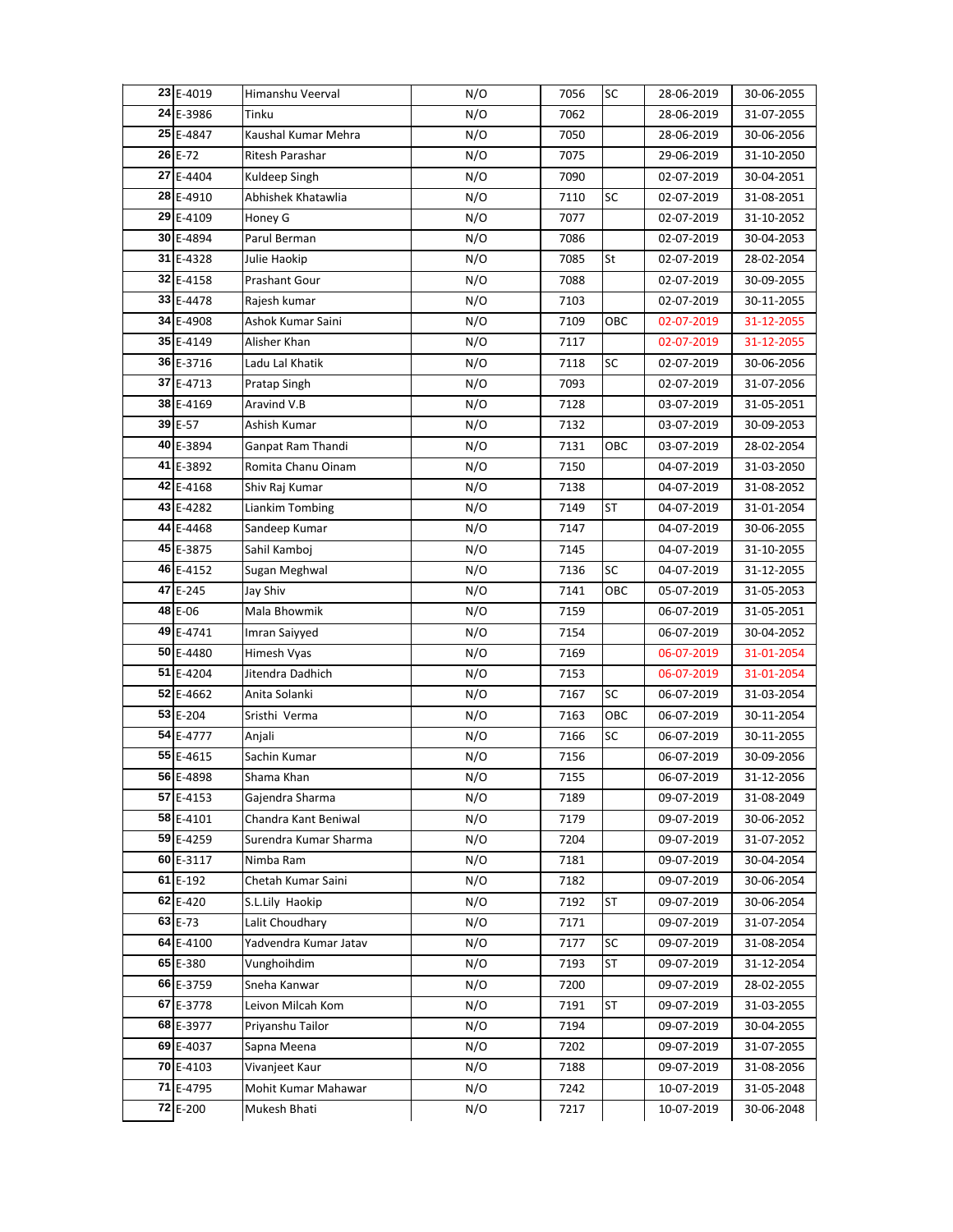| 73 E-4862              | Madhu Kumari             | N/O | 7246 |           | 10-07-2019 | 30-11-2049 |
|------------------------|--------------------------|-----|------|-----------|------------|------------|
| 74 E-4016              | Ashok Kumar Mali         | N/O | 7215 | OBC       | 10-07-2019 | 31-10-2050 |
| 75 E-4720              | Mahaveer Dadarwal        | N/O | 7225 | OBC       | 10-07-2019 | 31-08-2051 |
| 76 E-4255              | Sunil Kumar Sharma       | N/O | 7234 |           | 10-07-2019 | 30-11-2051 |
| 77 E-353               | Gurpreet                 | N/O | 7214 |           | 10-07-2019 | 31-07-2052 |
| 78 E-3741              | Dinesh Kumar Yadav       | N/O | 7233 |           | 10-07-2019 | 31-07-2052 |
| 79 E-4415              | Jitendra Kumar Chaudhary | N/O | 7227 |           | 10-07-2019 | 31-08-2052 |
| 80 E-3781              | Rajesh Meena             | N/O | 7220 | <b>ST</b> | 10-07-2019 | 30-11-2052 |
| 81 E-4677              | Sheela Pareta            | N/O | 7245 |           | 10-07-2019 | 30-06-2053 |
| 82 E-254               | Ravi Kumar Saini         | N/O | 7235 |           | 10-07-2019 | 28-02-2054 |
| 83 E-4721              | Jitesh Trivedi           | N/O | 7211 |           | 10-07-2019 | 31-08-2054 |
| 84 E-4453              | Abhilasha Khoiwal        | N/O | 7198 | SC        | 10-07-2019 | 30-11-2054 |
| 85 E-4886              | Heena Parveen            | N/O | 7249 |           | 10-07-2019 | 30-04-2055 |
| 86 E-3978              | Anil Chaudhary           | N/O | 7216 |           | 10-07-2019 | 31-07-2055 |
| 87 E-4663              | Bhanu Priya Sharma       | N/O | 7207 |           | 10-07-2019 | 31-07-2055 |
| 88 E-4272              | Jyoti                    | N/O | 7252 |           | 11-07-2019 | 30-06-2053 |
| 89 E-435               | Vandana                  | N/O | 7253 |           | 11-07-2019 | 30-06-2056 |
| 90 E-4852              | Kavita Payak             | N/O | 7264 |           | 12-07-2019 | 31-10-2052 |
| 91 E-3787              | Prakash Chandra sharma   | N/O | 7275 |           | 12-07-2019 | 31-07-2053 |
| $\overline{92}$ E-4634 | Sonam Saini              | N/O | 7279 |           | 13-07-2019 | 30-09-2051 |
| 93 E-4289              | Bhupendra Kumar Meena    | N/O | 7288 | ST        | 13-07-2019 | 31-10-2051 |
| 94 E-4880              | Kuldeep Choudhary        | N/O | 7281 |           | 13-07-2019 | 30-11-2054 |
| 95 E-4309              | Gopee Ram                | N/O | 7287 |           | 13-07-2019 | 31-05-2055 |
| 96 E-419               | Akhil C.r                | N/O | 7295 |           | 16-07-2019 | 28-02-2049 |
| 97 E-3788              | Mukesh Sharma            | N/O | 7298 |           | 16-07-2019 | 30-06-2050 |
| 98 E-4681              | Saniiru Juliet H         | N/O | 7302 |           | 16-07-2019 | 30-06-2051 |
| 99 E-394               | Akshay Krishna           | N/O | 7305 |           | 16-07-2019 | 29-02-2052 |
| 100 E-4401             | Prakash Chandra Tailor   | N/O | 7290 |           | 16-07-2019 | 30-04-2053 |
| 101 E-4421             | Kholi Eloni              | N/O | 7303 | <b>ST</b> | 16-07-2019 | 30-09-2053 |
| 102 E-4887             | Magan Lal Dama           | N/O | 7299 | <b>ST</b> | 16-07-2019 | 31-07-2054 |
| 103 E-4643             | Jyoti Bala Malav         | N/O | 7304 |           | 16-07-2019 | 30-09-2055 |
| 104 E-4836             | Mahendra Kumar Narolia   | N/O | 7296 | <b>SC</b> | 16-07-2019 | 30-11-2055 |
| 105 E-4399             | Shikha M                 | N/O | 7300 | SC        | 16-07-2019 | 30-04-2056 |
| 106 E-4287             | Neha Sharma              | N/O | 7311 |           | 17-07-2019 | 31-03-2052 |
| 107 E-426              | Poonam Chand Prajapat    | N/O | 7317 |           | 17-07-2019 | 31-07-2052 |
| 108 E-252              | Suman Kumari             | N/O | 7328 |           | 17-07-2019 | 31-08-2053 |
| 109 E-4733             | Mamta Rani               | N/O | 7327 |           | 17-07-2019 | 31-07-2055 |
| 110 E-4206             | Ajay Singh               | N/O | 7321 |           | 17-07-2019 | 31-01-2056 |
| 111 $E-4237$           | Lovepreet Kaur           | N/O | 7329 |           | 17-07-2019 | 30-04-2056 |
| 112 E-352              | Sajjan Singh Yadav       | N/O | 7312 |           | 17-07-2019 | 30-06-2056 |
| 113 E-4877             | Ankit Kumar Saini        | N/O | 7308 |           | 17-07-2019 | 31-07-2056 |
| 114 E-91               | Deepthimol Joseph        | N/O | 7333 |           | 18-07-2019 | 31-05-2044 |
| 115 E-4236             | Gopal Anchara            | N/O | 7338 |           | 18-07-2019 | 22-09-2052 |
| 116 E-90               | Aminamol A               | N/O | 7332 |           | 18-07-2019 | 30-04-2053 |
| 117 E-4626             | Punita                   | N/O | 7336 | <b>SC</b> | 18-07-2019 | 31-08-2054 |
| 118 E-4851             | Gopal Lal Burdak         | N/O | 7337 |           | 18-07-2019 | 31-07-2055 |
| 119 E-4878             | Suresh Bishnoi           | N/O | 7344 |           | 20-07-2019 | 31-05-2054 |
| 120 E-241              | Yogesh Nagar             | N/O | 7377 |           | 22-07-2019 | 30-06-2050 |
| 121 E-395              | Rakesh Kumar             | N/O | 7368 |           | 22-07-2019 | 30-06-2051 |
| 122 E-4666             | Ramavtar Runwal          | N/O | 7359 | OBC       | 22-07-2019 | 31-08-2051 |
|                        |                          |     |      |           |            |            |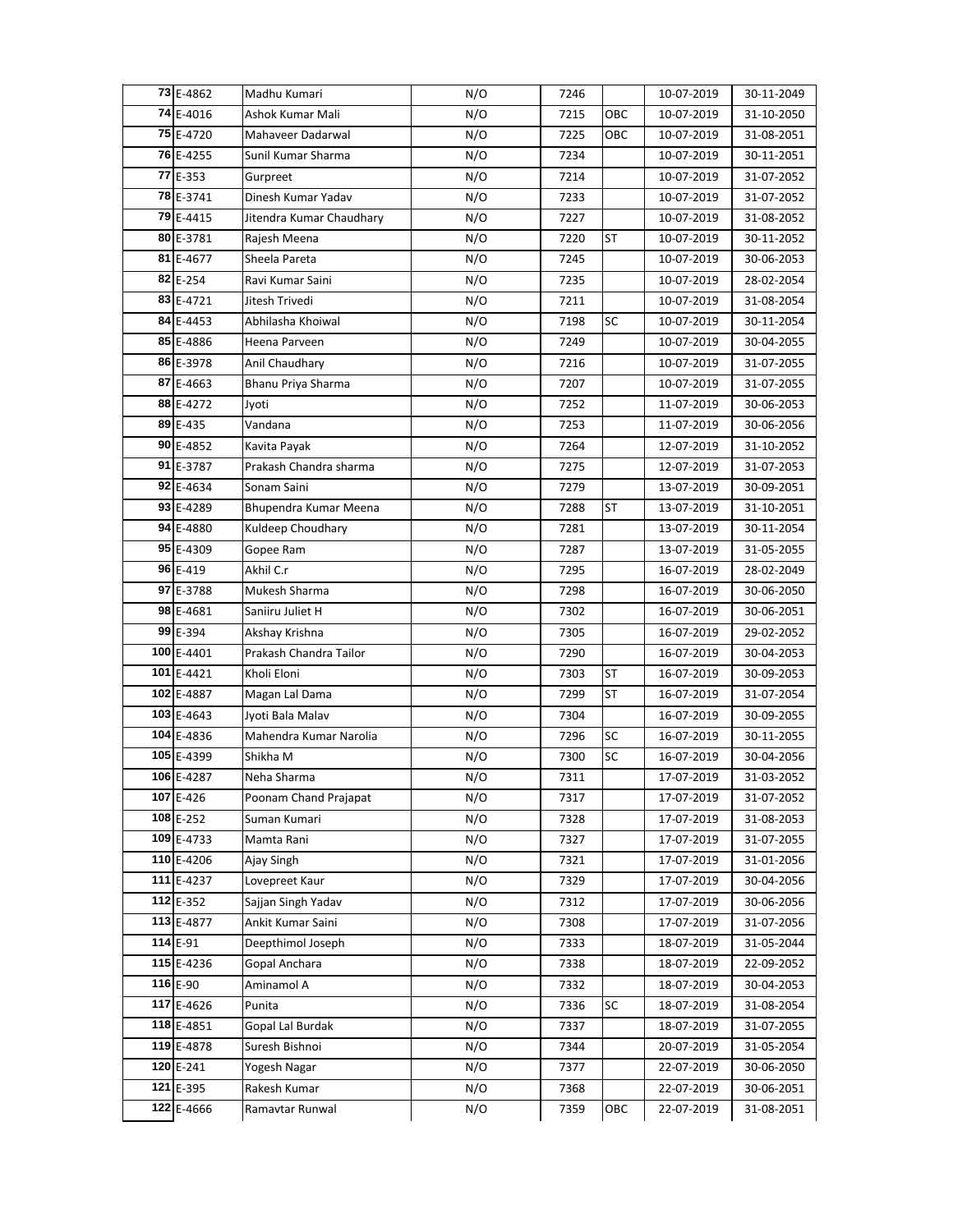| $\overline{123}$ E-3989  | Omprakash Jat                | N/O        | 7358         |           | 22-07-2019               | 30-09-2052               |
|--------------------------|------------------------------|------------|--------------|-----------|--------------------------|--------------------------|
| 124 E-363                | Aarti                        | N/O        | 7352         |           | 22-07-2019               | 31-07-2053               |
| 125 E-4848               | Durga Lal Gurjar             | N/O        | 7366         |           | 22-07-2019               | 31-12-2055               |
| $126$ E-4621             | Lalit Suthar                 | N/O        | 7375         |           | 22-07-2019               | 31-12-2055               |
| 127 E-4782               | Joseph John                  | N/O        | 7363         |           | 23-07-2019               | 31-12-2050               |
| 128 E-4057               | Devendra Kudiya              | N/O        | 7394         |           | 25-07-2019               | 30-11-2051               |
| 129 E-4802               | Sarita Bangrwa               | N/O        | 7392         |           | 25-07-2019               | 30-06-2052               |
| 130 E-4402               | Punam Prakash Tiwari         | N/O        | 7385         |           | 25-07-2019               | 30-09-2052               |
| 131 E-4763               | Shyam Lal Gurjar             | N/O        | 7388         |           | 25-07-2019               | 31-07-2053               |
| 132 E-4336               | Janta Ram Meena              | N/O        | 7395         | <b>ST</b> | 25-07-2019               | 31-07-2053               |
| 133 E-481                | Asha Bhagora                 | N/O        | 7387         | ST        | 25-07-2019               | 31-10-2054               |
| 134 E-4102               | Rukhsana                     | N/O        | 7382         |           | 25-07-2019               | 31-10-2056               |
| 135 E-347                | Dhanya B Pillai              | N/O        | 7400         |           | 27-07-2019               | 29-02-2048               |
| 136 E-4780               | Mohan Lal                    | N/O        | 7414         |           | 27-07-2019               | 30-06-2050               |
| 137 E-4466               | Lhungdim Lamneineng          | N/O        | 7416         | ST        | 27-07-2019               | 31-01-2052               |
| 138 E-376                | Ramesh Lamba                 | N/O        | 7410         |           | 27-07-2019               | 30-06-2054               |
| 139 E-4072               | Pooja Prajapat               | N/O        | 7409         |           | 27-07-2019               | 30-06-2054               |
| 140 E-4802               | Chandra Prakash              | N/O        | 7401         |           | 27-07-2019               | 31-07-2054               |
| 141 E-4286               | Kajal Kumari                 | N/O        | 7397         | ОВС       | 27-07-2019               | 31-10-2054               |
| $142$ E-4261             | Dinesh Kumawat               | N/O        | 7405         |           | 27-07-2019               | 30-06-2056               |
| 143 E-4125               | Sanwar Mal Sen               | N/O        | 7419         |           | 29-07-2019               | 30-06-2055               |
| 144 E-4734               | Sonam Chhomo                 | N/O        | 7440         |           | 30-07-2019               | 31-05-2047               |
| 145 E-360                | Hemalatha A.v.               | N/O        | 7429         |           | 30-07-2019               | 30-04-2049               |
| 146 E-4683               | Maninder Kaur                | N/O        | 7445         | OBC       | 30-07-2019               | 30-06-2049               |
| 147 E-4269               | Pawan Kumar                  | N/O        | 7450         |           | 30-07-2019               | 31-01-2051               |
| 148 E-4328               | Rakesh Kumar Patel           | N/O        | 7428         |           | 30-07-2019               | 31-01-2051               |
| 149 E-4235               | Ning Nngaih ching            | N/O        | 7435         | <b>ST</b> | 30-07-2019               | 31-08-2051               |
| 150 E-365                | Rajpal Singh                 | N/O        | 7455         |           | 30-07-2019               | 30-11-2051               |
| $151E - 3990$            | Ashish Sen                   | N/O        | 7425         |           | 30-07-2019               | 31-07-2052               |
| 152 E-398                | Sarang C.h                   | N/O        | 7430         |           | 30-07-2019               | 31-03-2053               |
| 153 E-4058               | Sunder Lal                   | N/O        | 7434         |           | 30-07-2019               | 30-06-2053               |
| 154 E-4714               | Suresh Kumar Yadav           | N/O        | 7437         |           | 30-07-2019               | 31-08-2054               |
| $155E - 4257$            | Jamil Khan Maniyar           | N/O        | 7452         |           | 30-07-2019               | 30-06-2055               |
| 156 E-3832               | Nuamsianniang                | N/O        | 7436         | <b>ST</b> | 30-07-2019               | 31-12-2055               |
| 157 E-4735               | Anupriya                     | N/O        | 7444         |           | 30-07-2019               | 30-06-2056               |
| 158 E-4260               | Jitendra Kumar               | N/O        | 7457         |           | 30-07-2019               | 30-09-2056               |
| 159 E-4265               | Radheshyam Regar             | N/O        | 7470         |           | 01-08-2019               | 31-10-2050               |
| 160 E-4756               | Mithin Sisu                  | N/O        | 7473         |           | 01-08-2019               | 31-05-2051               |
| 161 E-3946<br>162 E-4620 | Ch Esther<br>Rajbandhu Yadav | N/O<br>N/O | 7481         | ST        | 02-08-2019<br>02-08-2019 | 30-06-2051<br>31-03-2053 |
| 163 E-4842               |                              | N/O        | 7487<br>7479 |           | 02-08-2019               | 30-06-2053               |
| 164 E-3945               | Shilpi Singh                 | N/O        | 7476         | SC        | 02-08-2019               | 31-01-2055               |
| 165 E-4500               | Pooja                        | N/O        |              | OBC       |                          |                          |
| 166 E-4616               | Vineeta<br>Sachin Chaudhary  | N/O        | 7486<br>7482 | ОВС       | 02-08-2019<br>02-08-2019 | 30-06-2055<br>30-11-2056 |
| 167 E-4876               | Sunil Kumar                  | N/O        | 7497         |           | 03-08-2019               | 31-08-2053               |
| 168 E-141                | Rajbala yadav                | N/O        | 7495         |           | 03-08-2019               | 31-07-2054               |
| 169 E-416                | Neelima Ramesh               | N/O        | 7496         |           | 03-08-2019               | 31-07-2054               |
| 170 E-3876               | Santosh                      | N/O        | 7520         |           | 05-08-2019               | 31-08-2051               |
| $\overline{171}$ E-32    | Jyothi Lekshmi R             | N/O        | 7501         |           | 06-08-2019               | 31-05-2050               |
| 172 E-3822               | Pramita Kumari               | N/O        | 7502         |           | 06-08-2019               | 30-04-2052               |
|                          |                              |            |              |           |                          |                          |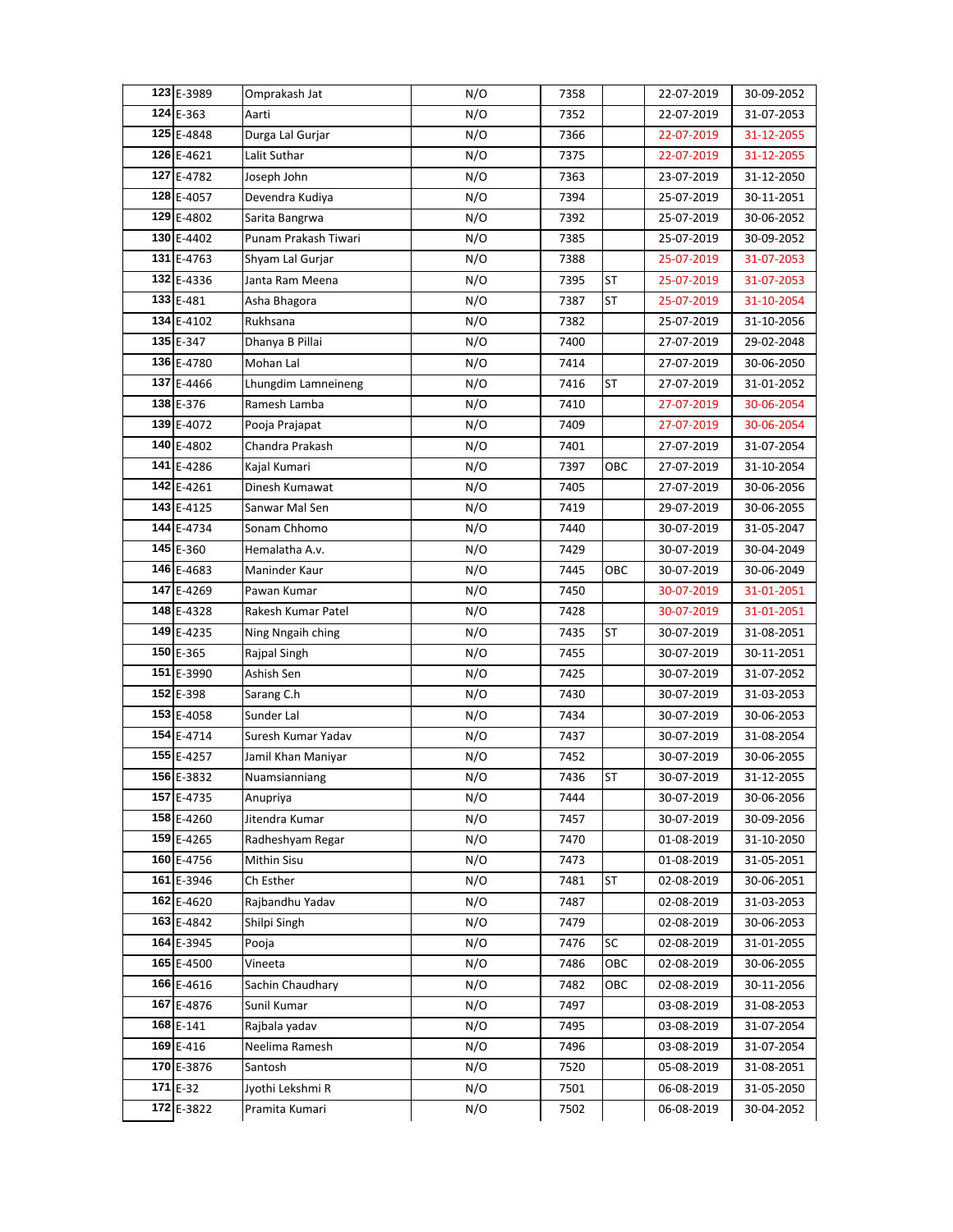| 173 E-4501  | Narayan Lal Lohar    | N/O | 7527 |           | 06-08-2019 | 31-03-2053 |
|-------------|----------------------|-----|------|-----------|------------|------------|
| 174 E-4619  | Jitendra Yadav       | N/O | 7515 |           | 06-08-2019 | 30-06-2053 |
| 175 E-4499  | Priya Makhija        | N/O | 7500 |           | 06-08-2019 | 30-11-2053 |
| 176 E-4639  | Reshma Nath R S      | N/O | 7524 |           | 06-08-2019 | 30-09-2055 |
| 177 E-4849  | Nija T.              | N/O | 7505 | OBC       | 06-08-2019 | 31-12-2055 |
| 178 E-440   | Mamta                | N/O | 7528 |           | 06-08-2019 | 31-10-2056 |
| 179 E-4338  | Priyanka Verma       | N/O | 7534 |           | 08-08-2019 | 30-09-2054 |
| 180 E-4339  | Laxmi                | N/O | 7530 |           | 08-08-2019 | 31-03-2055 |
| 181 E-4502  | Chaina Ram           | N/O | 7548 | SC        | 10-08-2019 | 30-11-2050 |
| 182 E-3740  | <b>Top Singh</b>     | N/O | 7542 |           | 10-08-2019 | 30-06-2054 |
| 183 E-4748  | Lomash Singh Meena   | N/O | 7540 | <b>ST</b> | 10-08-2019 | 31-07-2054 |
| 184 E-4038  | Annu                 | N/O | 7556 |           | 10-08-2019 | 30-09-2054 |
| 185 E-4882  | Himanshi             | N/O | 7546 |           | 10-08-2019 | 31-07-2055 |
| 186 E-3802  | Prakash Prajapat     | N/O | 7539 |           | 10-08-2019 | 30-11-2055 |
| 187 E-4883  | shweta Pundir        | N/O | 7547 |           | 10-08-2019 | 31-12-2055 |
| 188 E-4160  | Krishan kumar Jai    | N/O | 7577 |           | 14-08-2019 | 31-12-2048 |
| 189 E-4503  | Anthmercy Olivai     | N/O | 7576 |           | 14-08-2019 | 30-11-2050 |
| 190 E-4688  | Naveen Soni          | N/O | 7568 | OBC       | 14-08-2019 | 28-02-2053 |
| 191 E-4879  | Vishnu Prasad Borana | N/O | 7575 |           | 14-08-2019 | 31-03-2053 |
| 192 E-4175  | Pankaj Kumar         | N/O | 7579 | <b>SC</b> | 14-08-2019 | 31-05-2054 |
| 193 E-4126  | Jitendra Gaur        | N/O | 7564 |           | 14-08-2019 | 30-09-2054 |
| 194 E-4797  | Naveen Kumar Verma   | N/O | 7582 |           | 16-08-2019 | 31-03-2049 |
| 195 E-4709  | Manish Meena         | N/O | 7605 | <b>ST</b> | 20-08-2019 | 31-12-2049 |
| 196 E-435   | Gunesh Ram           | N/O | 7591 |           | 20-08-2019 | 30-06-2051 |
| 197 E-4850  | Archana Kumari       | N/O | 7595 | <b>ST</b> | 20-08-2019 | 30-06-2051 |
| 198 E-253   | Geeta                | N/O | 7587 |           | 20-08-2019 | 31-03-2055 |
| 199 E-3947  | Rohini C             | N/O | 7612 |           | 22-08-2019 | 31-08-2048 |
| 200 E-3973  | Baskari              | N/O | 7606 |           | 22-08-2019 | 31-08-2053 |
| 201 E-4672  | Ghamman Lal Saini    | N/O | 7614 |           | 22-08-2019 | 31-08-2054 |
| 202 E-4624  | Kuldeep Singh        | N/O | 7630 |           | 27-08-2019 | 30-04-2051 |
| $203$ E-412 | Smriti Kumari        | N/O | 7624 |           | 27-08-2019 | 29-02-2056 |
| 204 E-482   | Mukesh Kumar Meghwal | N/O | 7647 | <b>SC</b> | 28-08-2019 | 31-12-2051 |
| 205 E-4280  | Km Chandni Ramola    | N/O | 7639 |           | 28-08-2019 | 30-06-2055 |
| 206 E-4266  | Jharana sethi        | N/O | 7652 |           | 29-08-2019 | 31-07-2051 |
| 207 E-4256  | Anup Verma           | N/O | 7660 |           | 30-08-2019 | 31-01-2047 |
| 208 E-4205  | Narender Kumar       | N/O | 7654 |           | 30-08-2019 | 31-08-2052 |
| 209 E-09    | Sonam Kumari Kalasua | N/O | 7661 | <b>ST</b> | 30-08-2019 | 31-07-2054 |
| 210 E-385   | Rameshwar Meena      | N/O | 7675 | ST        | 06-09-2019 | 31-05-2053 |
| 211 E-4273  | Pratima Thakur       | N/O | 7691 |           | 10-09-2019 | 30-09-2049 |
| 212 E-4129  | Shikha Kala          | N/O | 7695 |           | 10-09-2019 | 31-07-2054 |
| 213 E-3823  | Kavita Wankhade      | N/O | 7699 |           | 12-09-2019 | 31-12-2051 |
| 214 E-4875  | Leela Bhakti         | N/O | 7698 | <b>ST</b> | 12-09-2019 | 31-12-2051 |
| 215 E-395   | Ummedi Ram Meena     | N/O | 7701 | ST        | 13-09-2019 | 31-07-2049 |
| 216 E-4026  | Soumya Gopalan       | N/O | 7705 |           | 13-09-2019 | 31-10-2049 |
| 217 E-4115  | Esthersina Marak     | N/O | 7703 | <b>ST</b> | 13-09-2019 | 30-04-2050 |
| 218 E-4305  | Monika               | N/O | 7702 |           | 13-09-2019 | 31-10-2051 |
| 219 E-4617  | Pavan Kumar Gahlot   | N/O | 7708 |           | 13-09-2019 | 31-07-2052 |
| 220 E-4417  | Manju Rani           | N/O | 7709 | <b>SC</b> | 13-09-2019 | 28-02-2056 |
| 221 E-4504  | Raj Mani             | N/O | 7713 | <b>ST</b> | 14-09-2019 | 31-01-2051 |
| 222 E-4279  | Vijeyata Kumari      | N/O | 7712 | ST        | 14-09-2019 | 28-02-2052 |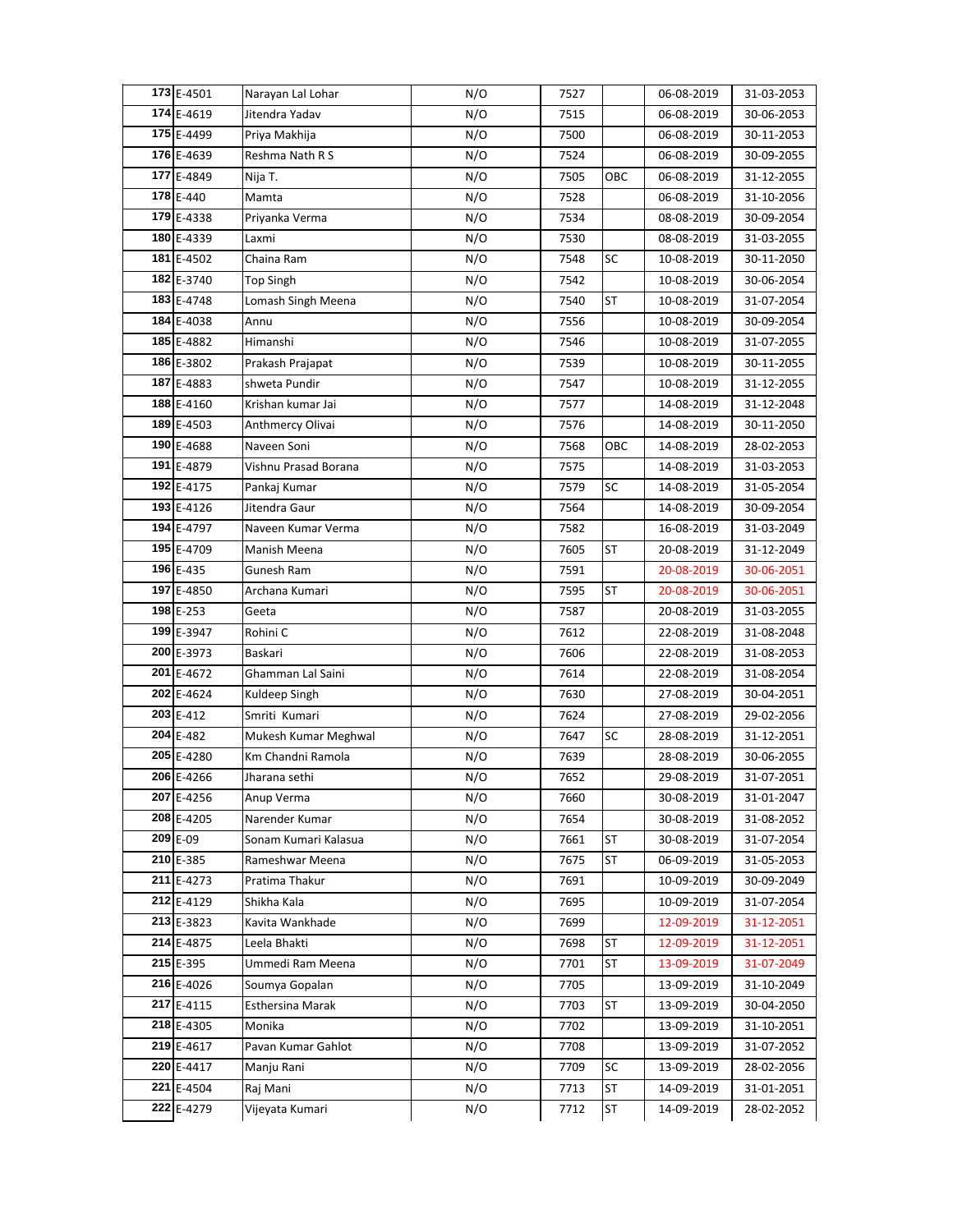| $223$ E-4284           | Purushottam Saraf         | N/O | 7716    |            | 14-09-2019 | 31-12-2056 |
|------------------------|---------------------------|-----|---------|------------|------------|------------|
| 224 E-4793             | Lekhraj Saini             | N/O | 7730    |            | 19-09-2019 | 30-05-2055 |
| 225 E-4622             | Mahaveer Prasad Bijarniya | N/O | 7734    |            | 20-09-2019 | 30-06-2049 |
| 226 E-4238             | Jayaprakash.M             | N/O | 7746    |            | 26-09-2019 | 31-07-2054 |
| 227 E-4170             | Suman Yadav               | N/O | 7750    |            | 27-09-2019 | 31-03-2054 |
| $228$ H-86             | M. Jawahar Babu           | N/O | 7756    |            | 01-10-2019 | 31-01-2046 |
| 229 E-4765             | Jinsy Kurian              | N/O | 7753    |            | 01-10-2019 | 30-11-2046 |
| 230 E-4909             | Pradeep Bhardwai          | N/O | 7752    |            | 01-10-2019 | 30-11-2051 |
| 231 E-3833             | Madhu Raj                 | N/O | 7755    |            | 01-10-2019 | 28-02-2054 |
| 232 E-4635             | Sudipa Guin               | N/O | 7758    |            | 03-10-2019 | 31-03-2057 |
| 233 E-4618             | Karmaveer                 | N/O | 7760    |            | 10-10-2019 | 29-02-2052 |
| 234 H-487              | Nitesh Kumar Tiwari       | N/O | 7761    |            | 10-10-2019 | 30-09-2053 |
| 235 E-3819             | Ruchi                     | N/O | 7764    | <b>ST</b>  | 15-10-2019 | 31-03-2044 |
| 236 E-4678             | <b>Bheemraj Gamar</b>     | N/O | 7766    | <b>ST</b>  | 15-10-2019 | 28-02-2049 |
| 237 E-4577             | Gaingamliu Gonmei         | N/O | 7765    | <b>ST</b>  | 15-10-2019 | 31-07-2049 |
| 238 E-4319             | Naresh Parmar             | N/O | 7783    | <b>SC</b>  | 02-11-2019 | 30-04-2045 |
| 239 E-4891             | Kareni Genevieve K.B.     | N/O | 7790    | <b>ST</b>  | 09-11-2019 | 31-08-2052 |
| 240 E-364              | Neelam                    | N/O | 7792    |            | 14-11-2019 | 31-05-2051 |
| 241 H-575              | Sapna Lounayat            | N/O | 7800    |            | 25-11-2019 | 30-11-2053 |
| $\overline{242}$ E-183 | Geetanjali Loomba         | N/O | 7805    |            | 07-12-2019 | 31-10-2051 |
| 243 E-4537             | Sancho Sekar M            | N/O | 7806    |            | 09-12-2019 | 31-05-2048 |
| 244 E-4384             | Parash Mal                | N/O | 7808    | <b>SC</b>  | 14-12-2019 | 31-12-2052 |
| $245$ E-4732           | Pramod Bhati              | N/O | 7812    | <b>OBC</b> | 15-01-2020 | 28-02-2055 |
| 246 E-462              | Reena Rani                | N/O | 7827    | <b>SC</b>  | 30-05-2020 | 31-12-2049 |
|                        |                           |     | $Sd$ /- |            |            |            |

Sr. Admn. Officer

Estate Section

# **SAFDARJUNG HOSPITAL NEW DELHI WAITING LIST TYPE-IV, STAFF QUARTER**

 **1/1/2020 Jan-21**

| SL.NO. | REG.NO    | NAME OF EMPLOYEE      | <b>DESIGNATION</b> | R.NO. | CAT.      | D/O/J      | D/O/R      |
|--------|-----------|-----------------------|--------------------|-------|-----------|------------|------------|
|        | IE-61     | Dr. Bhoomika Gupta    | Sr. M.O.           |       |           | 09-06-2015 | 28-02-2046 |
|        | 2E-7803   | Dr. Rajesh Gautam     | MO.                |       |           | 26-02-2016 | 31-12-2047 |
|        | 3H-7258   | Dr. Megha Tandon      | Assistant prof.    |       |           | 01-04-2016 | 31-12-2048 |
|        | 4 E-65    | Dr. Meghraj Kundan    | Assistant prof.    |       |           | 30-05-2016 | 28-02-2046 |
|        | 5 E-8708  | Dr. Amit Kumar        | MO.                |       |           | 23-06-2016 | 31-12-2044 |
|        | 6 H-7242  | Dr. Rajesh Kumar      | Assistant prof.    |       |           | 10-08-2016 | 31-12-2045 |
|        | 7H-7237   | Dr. Ashish Jakhetiya  | Assistant prof.    |       |           | 04-01-2017 | 28-02-2048 |
|        | 8 E-9733  | Dr. Amit kumar Jadhav | Assistant prof.    |       | <b>SC</b> | 13-02-2017 | 30-11-1946 |
|        | 9 H-8734  | Dr. Rajeev Goval      | Associat Prof.     |       |           | 15-02-2017 | 30-06-2045 |
|        | 10H-7997  | Dr. Isha Saini        | Assistant prof.    |       |           | 23-02-2017 | 30-09-2048 |
|        | 11 E-8709 | Dr. Amitabh           | Assistant prof.    |       |           | 27-02-2017 | 28-02-2047 |
|        | 12 E-251  | Dr. lalbiaktluangi    | Gen. duty M.O      |       |           | 03-03-2017 | 31/06/2050 |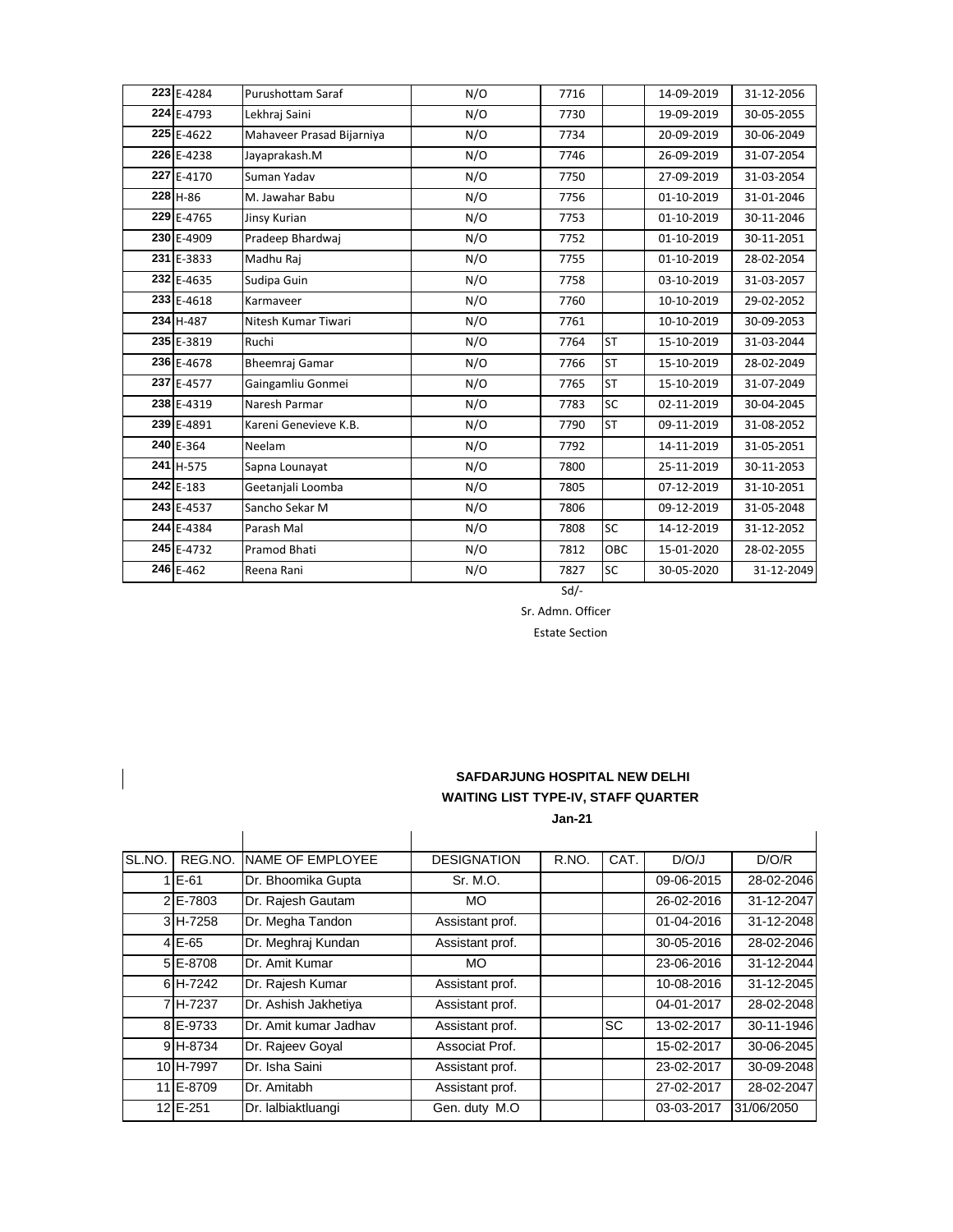|    | 13 E-7538    | Dr. Rajandeep Singh Bali    | Assistant prof.      |           | 03-04-2017 | 31-10-2046 |
|----|--------------|-----------------------------|----------------------|-----------|------------|------------|
|    | 14 H-7193    | Dr. Khushwant Popli         | Assistant prof.      |           | 18-05-2017 | 30-06-2047 |
|    | 15 E-8107    | Dr. Kanika Kapoor           | Assistant prof.      |           | 23-06-2017 | 31-05-2049 |
|    | 16 H-8039    | Dr. Ajit Kumar padhy        | Assistant prof.      |           | 29-06-2017 | 31-07-2039 |
|    | 17 E-9656    | Dr. Sukanya Gangopadhyay    | Assistant prof.      |           | 10-07-2017 | 31-05-2048 |
|    | 18 H-4487    | Dr. Siddharth yadav         | Assistant prof.      |           | 11-07-2017 | 31-07-2052 |
|    | 19 H-8543    | Dr. Manpreet Kaur           | Assistant prof.      |           | 12-07-2017 | 31-07-2049 |
|    | 20 H-8108    | Dr. Neetika Gupta           | Assistant prof.      |           | 14-07-2017 | 31-12-2047 |
|    | 21 H-8733    | Dr. Khageshwar Mahato       | Assistant prof.      |           | 21-07-2017 | 30-09-2047 |
|    | 22 H-4486    | Dr. Sandeep Kumar           | Assistant prof.      |           | 01-08-2017 | 28-02-2045 |
|    | 23 H-11651   | Sh. Soumen manna            | Assistant prof.      |           | 07-08-2017 | 31-03-2046 |
|    | 24 E-488     | Dr. Preeti Tyagi            | Associate Prof.      |           | 09-08-2017 | 31-01-2047 |
|    | 25 E-9190    | Dr. Ashish Avinash Baviskar | Assistant prof.      | <b>ST</b> | 10-08-2017 | 28-02-2049 |
|    | 26 E-460     | Dr. Madhu Bala              | Assistant prof.      |           | 25-08-2017 | 31-01-2046 |
|    | 27 E-29      | Dr. Vanya Chogh             | Assistant prof.      |           | 08-09-2017 | 30-11-2050 |
|    | 28 H-575     | Dr. Dimple Pangtey          | Assistant prof.      | ST        | 19-09-2017 | 30-06-2051 |
|    | 29 H-14011   | Dr. Amandeep Jaswal         | Assistant prof.      |           | 23-09-2017 | 30-04-2043 |
|    | 30 E-509     | Dr. Sanghamitra Laskar      | Assistant prof.      |           | 25-09-2017 | 30-09-2043 |
|    | 31 H-13605   | Dr. Sahil Diwan             | Assistant prof.      |           | 28-09-2017 | 31-08-2050 |
|    | 32 E-12493   | Dr. Manisha                 | Assistant prof.      | SC        | 03-10-2017 | 30-04-2047 |
|    | 33 E-16      | Dr. Charu Paruthi           | Assistant prof.      |           | 03-10-2017 | 31-08-2051 |
|    | 34 H-527     | Dr. Neha Bagri Nee Hooda    | Assistant prof.      |           | 04-10-2017 | 30-04-2048 |
|    | 35 H-510     | Dr. Swarna                  | Assistant prof.      |           | 14-10-2017 | 31-12-2050 |
|    | 36 E-1749    | Dr. Radhika Jindal          | Assistant prof.      |           | 23-10-2017 | 31-12-2046 |
|    | 37 E-14185   | Dr. Ajay Kumar              | Assistant prof.      |           | 01-11-2017 | 31-01-2044 |
|    | 38 E-124     | Dr. Abishek verma           | Assistant prof.      |           | 01-11-2017 | 31-10-2044 |
|    | 39 H-13967   | Dr. Bhawna Sharma           | Assistant prof.      |           | 02-11-2017 | 31-01-2048 |
|    | 40 H-14101   | Dr. Dabet Rynga             | Assistant prof.      |           | 08-11-2017 | 31-01-2049 |
|    | 41 H-15803   | Dr. Vikramjeet Dutta        | Assistant prof.      |           | 17-11-2017 | 31-12-2046 |
|    | 42 H-15165   | Dr. Gopi Tamilarasan        | Assistant prof.      |           | 23-11-2017 | 31-12-2048 |
|    | 43 E-466     | Dr. Lavneesh Manchanda      | M.O                  |           | 04-12-2017 | 31-10-2051 |
|    | 44 E-8066    | Dr. Saurav mitra Mustafi    | Assistant prof.      |           | 19-12-2017 | 31-08-2047 |
|    | 45 H-1534    | Dr. Saurabh kumar           | M.O                  |           | 09-01-2018 | 31-07-2048 |
|    | 46 H-4485    | Dr. Niraj Kumar             | Assistant prof.      |           | 28-02-2018 | 31-07-2044 |
|    | 47 H-2922    | Dr. Pratiti Choudhuri       | Assistant prof.      |           | 03-03-2018 | 31-03-2048 |
|    | 48 E-7021    | Dr. Anuradha Sharma         | Assistant prof.      |           | 05-03-2018 | 30-11-2050 |
|    | 49 E-8458    | Dr. Ruchi Mittal            | Assistant prof.      |           | 21-03-2018 | 31-12-2046 |
|    | 50 E-487     | Dr. Anjali Kochhar          | Assistant prof.      |           | 23-03-2018 | 31-07-2045 |
|    | 51 H-7022    | Dr. Geetika sindhwani       | Assistant prof.      |           | 23-03-2018 | 30-11-2049 |
|    | 52 E-4202    | Dr. Sheeba Marwah           | Assistant prof.      |           | 04-04-2018 | 31-10-2045 |
|    | 53 E-8061    | Dr. Arin Choudhary          | Assistant prof.      |           | 13-04-2018 | 30-06-2042 |
|    | 54 E-8055    | Dr. Navjot Kaur             | Assistant prof.      |           | 25-04-2018 | 31-10-2048 |
|    | 55 E-8459    | Dr. Anunay Gupta            | Assistant prof.      |           | 07-05-2018 | 28-02-2051 |
|    | 56 H-188     | Dr Priyanka H. Chhabra      | Assistant prof.      |           | 14-08-2018 | 31-01-2052 |
|    | 57 E-10172   | Dr. Krishna Bhardwaj        | Assistant prof.      |           | 17-08-2018 | 31-01-2047 |
|    | 58 E-8633    | Dr. Biju Azariah M          | Assistant prof.      |           | 05-09-2018 | 30-06-2051 |
|    | $59$ E-1     | Dr. Vikaas Sharma           | MO                   |           | 15-09-2018 | 31-10-2053 |
|    | 60 H-15165   | Dr. Rahul Bamal             | Assistant prof.      |           | 19-11-2018 | 30-06-2050 |
| 61 | H-4113       | Dr. T Lirangla Sangtam      | Specialist grade-III | St        | 12-03-2019 | 31-03-2050 |
|    | $62H - 4484$ | Dr. Arun Makkar             | Assistant prof.      |           | 02-04-2019 | 31/04/2048 |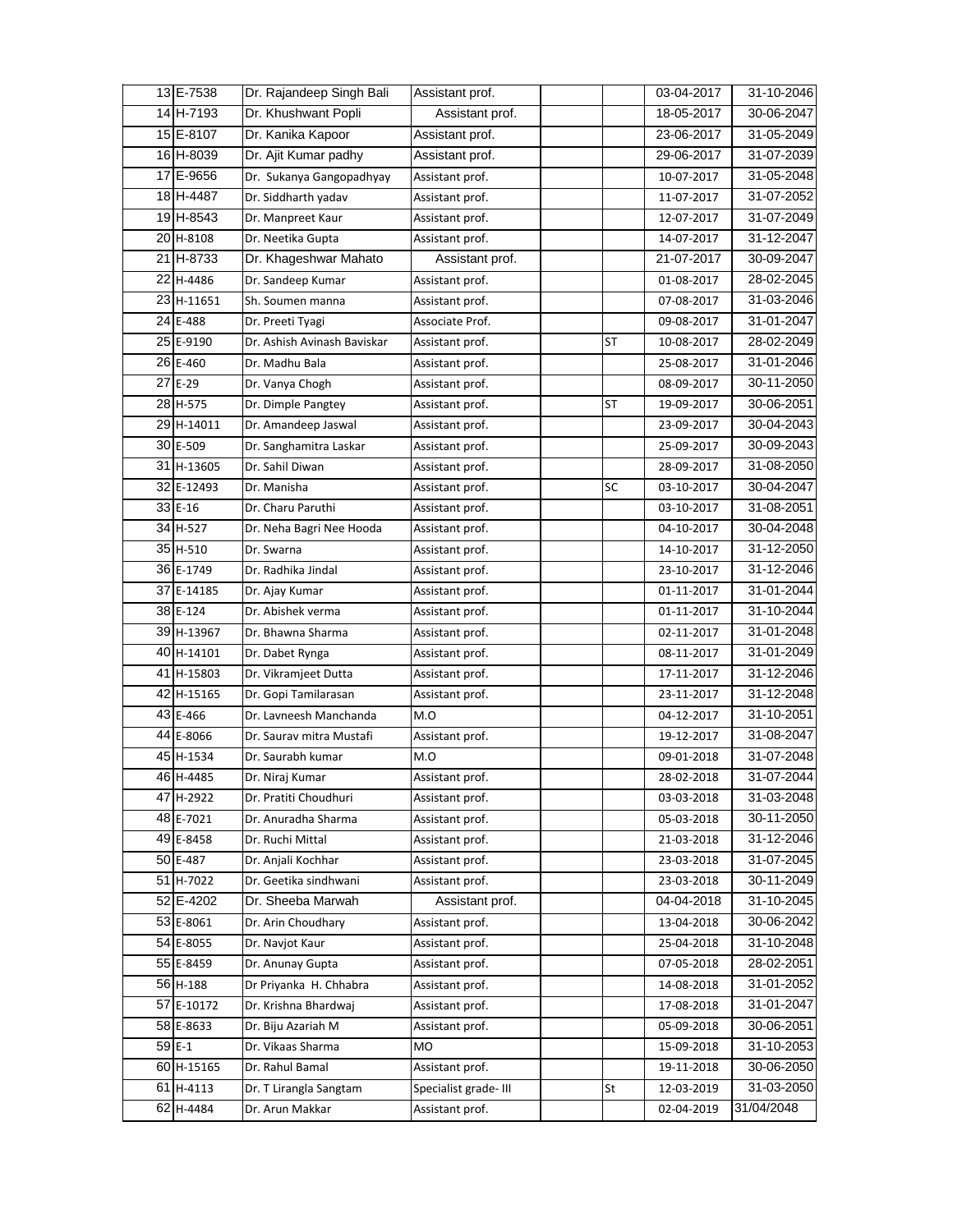| $63E-179$ | Maneesh Kumar Varshnev | GDMO                   |      | 04-09-2019 | 31-03-2055 |
|-----------|------------------------|------------------------|------|------------|------------|
| 64 E-477  | Dr. Richa Mittal       | <b>Medical Officer</b> |      | 27-09-2019 | 31-03-2053 |
|           |                        |                        | Sd/- |            |            |

Sr. Admn. Officer

**Estate Section** 

### **SAFDARJANG HOSPITAL, NEW DELHI**

 **WAITING LIST TYPE - IV STAFF NURSE**

Jan-21

| S.No.          | REG.NO    | <b>NAME OF EMPLOYEE</b>   | <b>DESIGNATION</b> | R.NO   | CAT.      | D.O.J        | D/O/R      |
|----------------|-----------|---------------------------|--------------------|--------|-----------|--------------|------------|
| 1              | E-387     | Sunita Dixit              | Sr. N/O            | 4950   |           | 19-08-1993   | 31-07-2031 |
| $\overline{2}$ | E-8685    | Smt. Babli Pathak         | N/O                | 5573   |           | 20-10-1997   | 31-08-2033 |
| 3              | E-9400    | Smt. Shiney Mathew        | Sr. N/O            | 5541   |           | 21-10-1997   | 30-09-2033 |
| 4              | $E-166$   | Nisha james               | Sr. N/O            | 5523   |           | 21-10-1997   | 30-04-2034 |
| 5              | $E-165$   | Shyni Suresh              | Sr. N/O            | 5568   |           | 21-10-1997   | 31-01-2036 |
| 6              | $E-276$   | Smt. Susheela Dashiwal    | Sr. N/O            | 5441   |           | 29-11-1997   | 31-07-2030 |
| $\overline{7}$ | $E-452$   | Manjeet kaur              | Sr. N/O            | 5709   |           | 19-01-1999   | 31-05-2032 |
| 8              | E-4607    | Beena Liji Raj            | Sr. N/O            | 5698   |           | 19-01-1999   | 31-05-2035 |
| 9              | $E-278$   | Sheeja Suresh             | Sr. N/O            | 5711   |           | 22-01-1999   | 31-03-2037 |
| 10             | E-9927    | Smt. Sukanti Baraik       | Sr. N/O            | 5717   | <b>ST</b> | 23-01-1999   | 30-06-2029 |
| 11             | E-4092    | Loren Abha Toppo          | N/O                | 5713   |           | 23-01-1999   | 31-03-2032 |
| 12             | $E-63$    | Sumitra Devi              | Sr. N/O            | 5723   |           | $25-01-1999$ | 31-08-2030 |
| 13             | $E-76$    | Beena Ajith               | Sr. N/O            | 5374   |           | 03-02-1999   | 31-03-2035 |
| 14             | $E-05$    | Geetha Rajan              | Sr. N/O            | 5749   |           | 11-02-1999   | 31-05-2029 |
| 15             | E-3813    | Mrs. Deepa Jayapalan      | Sr. N/O            | 5751   |           | 16-02-1999   | 30-04-2036 |
| 16             | E-4602    | Niby Benedict             | Sr. N/O            | 5753   |           | 17-02-1999   | 31-05-2035 |
| 17             | $H-323$   | Lilly S Varghese          | Sr. N/O            | 5768   |           | 27-02-1999   | 30-09-2034 |
| 18             | H-369     | Indu Kumari               | Sr. N/O            | 5794   |           | 15-03-1999   | 31-03-2029 |
| 19             | E-8051    | Smt. manisha pritam Bagde | N/O                | 5791   |           | 15-03-1999   | 28-02-2034 |
| 20             | E-239     | Sarita Rani               | Sr. N/O            | 5816   |           | 27-03-1999   | 31-07-2031 |
| 21             | E-3814    | Deepa Ashokan             | Sr. N/O            | 5866   |           | 28-08-1999   | 31-03-2034 |
| 22             | $E - 340$ | Roshni Devi               | Sr. N/O            | 5871   | <b>SC</b> | 16-09-1999   | 31-03-2027 |
| 23             | E-4047    | Bindulekha Renju          | Sr. N/O            | 5909   |           | 08-12-1999   | 31-05-2036 |
|                |           |                           |                    | $Sd$ - |           |              |            |

Sr. Admn. Officer

**Estate Section**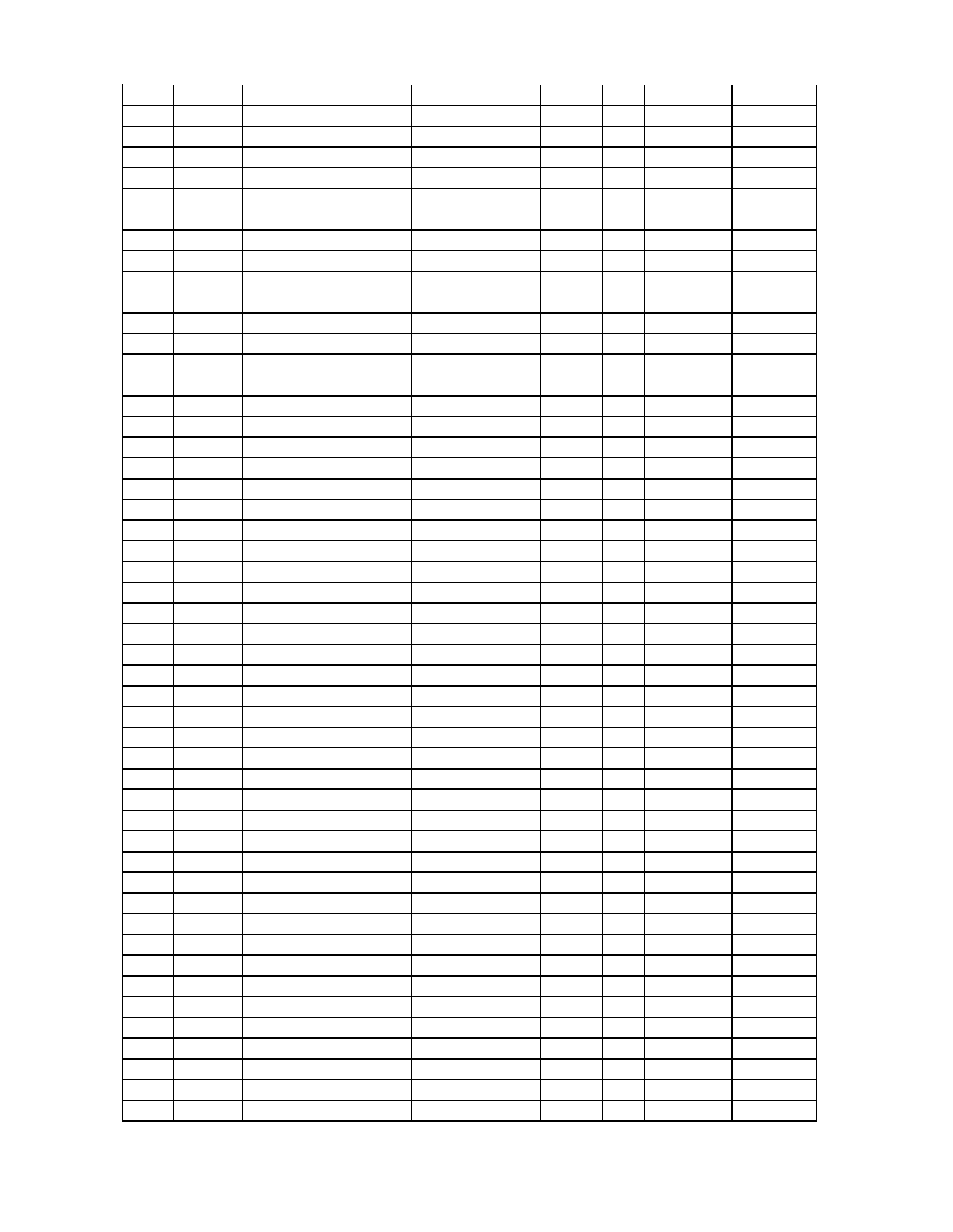|  | the contract of the contract of the contract of the contract of the contract of |  |  |  |
|--|---------------------------------------------------------------------------------|--|--|--|
|  |                                                                                 |  |  |  |
|  |                                                                                 |  |  |  |
|  |                                                                                 |  |  |  |
|  |                                                                                 |  |  |  |
|  |                                                                                 |  |  |  |

 $\overline{\phantom{a}}$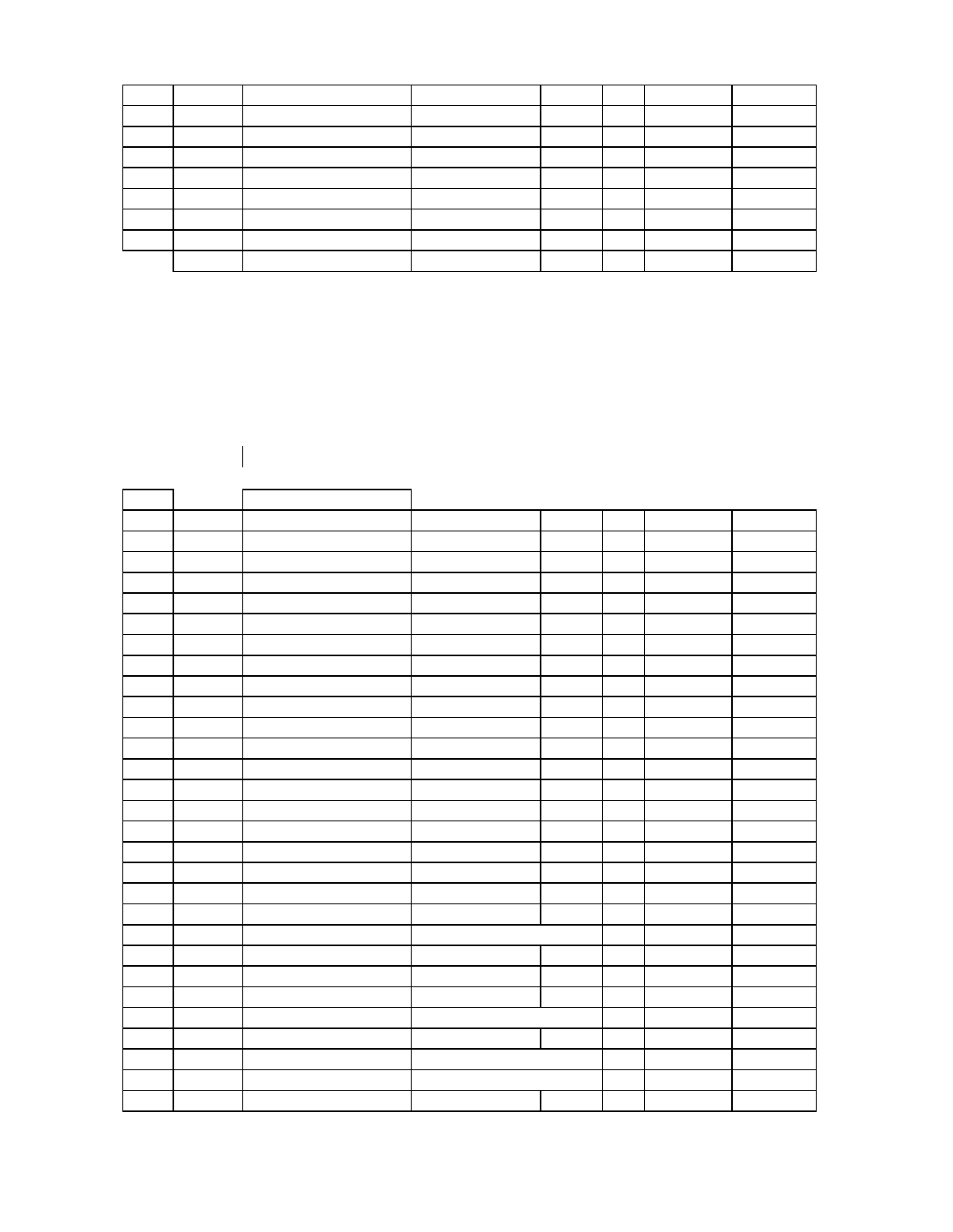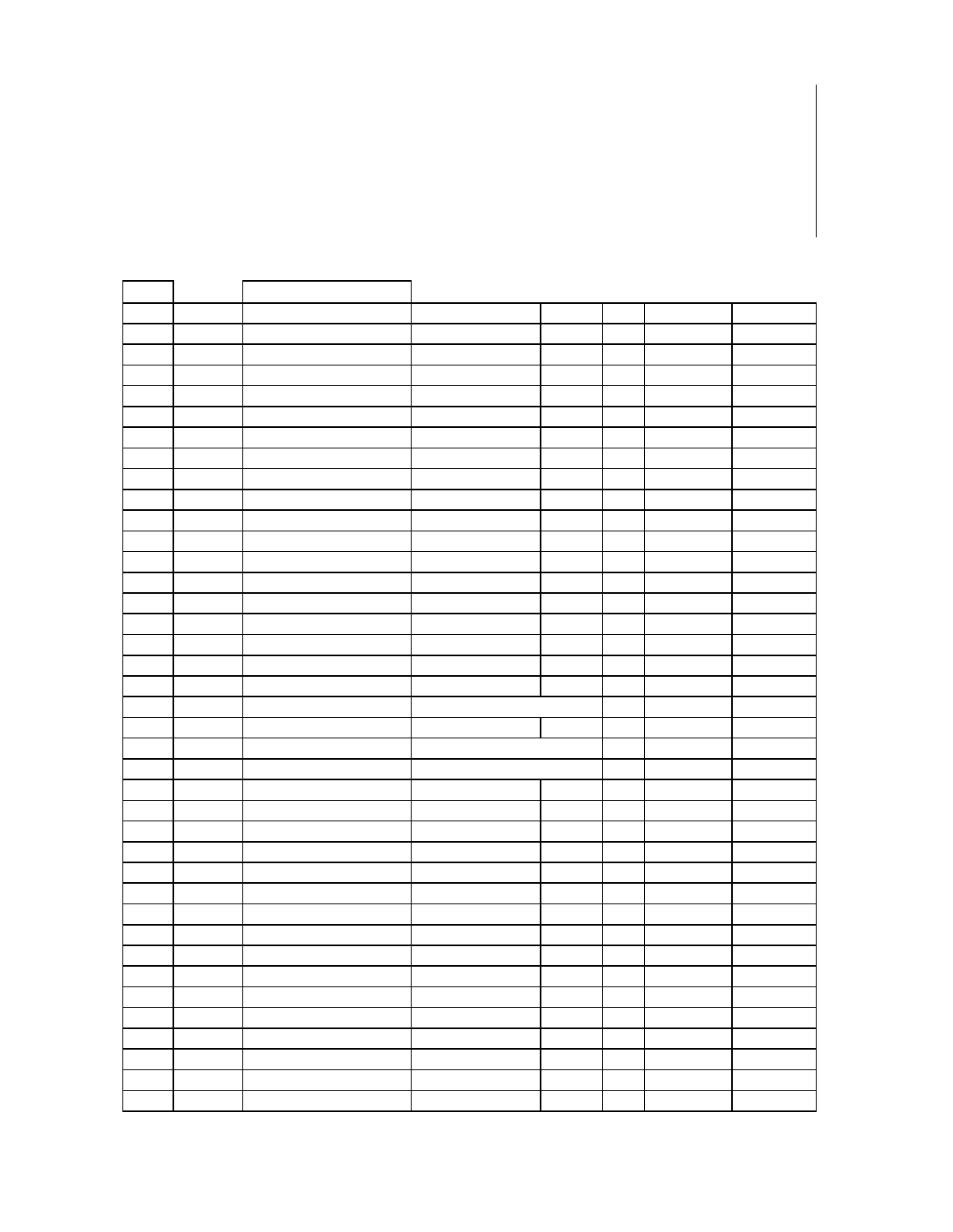|  | the contract of the contract of the contract of the contract of the contract of the contract of the contract of |  |  |
|--|-----------------------------------------------------------------------------------------------------------------|--|--|
|  |                                                                                                                 |  |  |
|  |                                                                                                                 |  |  |
|  |                                                                                                                 |  |  |
|  |                                                                                                                 |  |  |
|  |                                                                                                                 |  |  |
|  |                                                                                                                 |  |  |
|  |                                                                                                                 |  |  |
|  |                                                                                                                 |  |  |